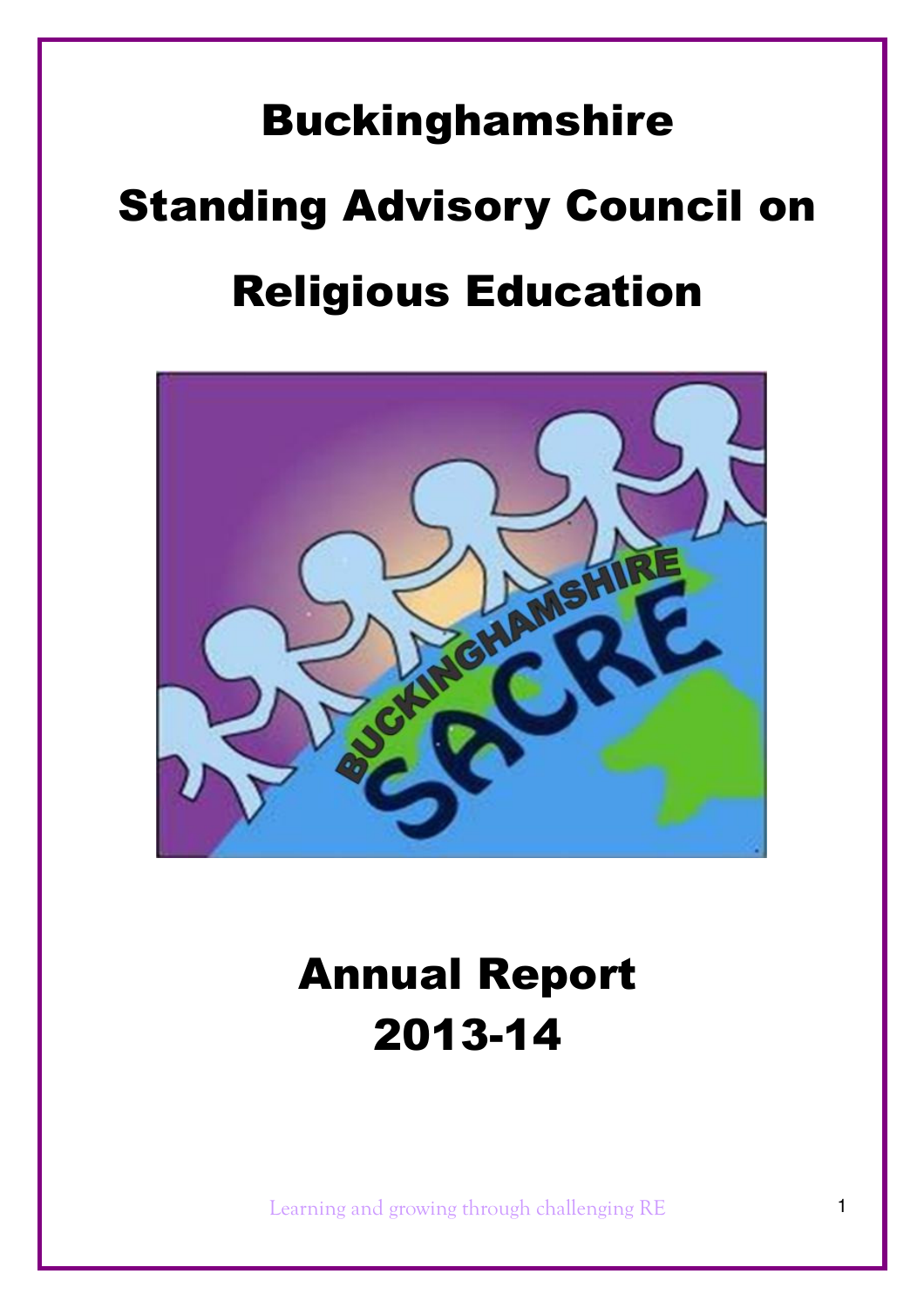## **Contents**

|             |             |                                                                               | Page No. |
|-------------|-------------|-------------------------------------------------------------------------------|----------|
|             |             |                                                                               | 3        |
| 1.          |             | Standards and quality of provision of RE:                                     |          |
|             | 1.1         | General provision: Primary Schools and Key Stage 3                            | 7        |
|             | 1.2         |                                                                               | 7        |
|             | 1.3         |                                                                               | 8        |
|             | 1.4         |                                                                               | 8        |
| 2.          |             | Managing the SACRE and Partnership with the LA and Other Key<br>Stakeholders: |          |
|             | 2.1         |                                                                               | 11       |
|             | 2.2         |                                                                               | 11       |
| 3.          |             | Effectiveness of the Agreed Syllabus:                                         |          |
|             | 3.1         |                                                                               | 11       |
| 4.          |             | <b>Collective Worship:</b>                                                    |          |
|             | 4.1         |                                                                               | 11       |
| 5.          |             | <b>SACRE</b> and School Improvement:                                          |          |
|             | 5.1         |                                                                               | 12       |
| Appendix 1: |             |                                                                               | 14       |
|             | Appendix 2: | SACRE Development Day and discussions on the direction of RE                  | 17       |
| Appendix 3: |             | SACRE Membership and attendance for the year 2013/2014                        | 22       |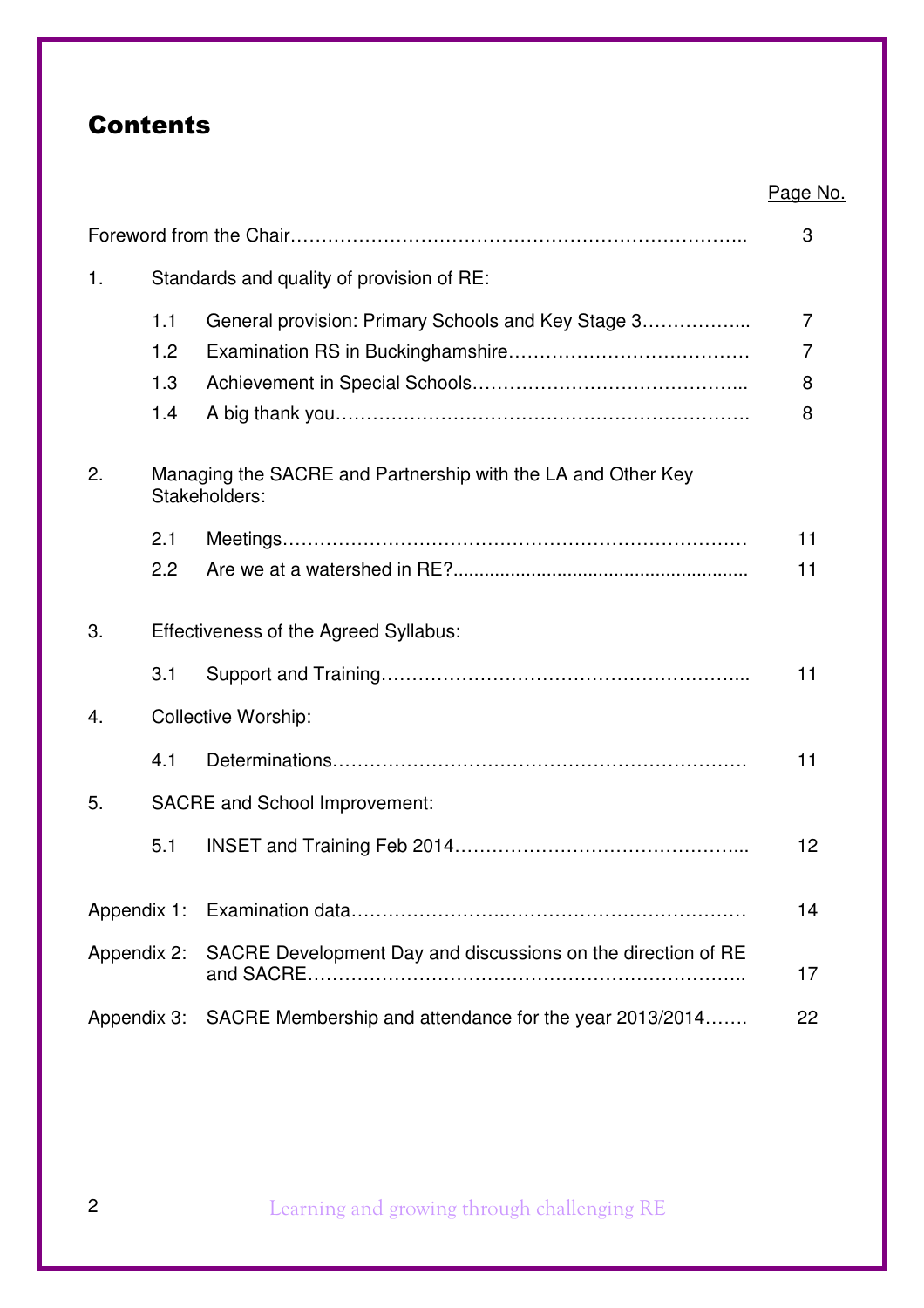## Foreword from the Chair of SACRE

#### **Chair's Introduction for the Bucks SACRE Report 2013- 2014 - Changes for Bucks SACRE**

This has been a year of change for Buckinghamshire SACRE and one in which we needed to consider carefully our priorities for the role we have. This was in part due to the rearrangement of education in Bucks: The County



Council has devolved responsibility for educational provision to a Learning Trust, so we have been working with Buckinghamshire County Council and in partnership with this Trust to ensure high quality provision of RE through our syllabus in Buckinghamshire schools. We are aware that in the future we may need to work more closely with other partners and communicate more effectively and so at our development day in June we received feedback from NASACRE about some exciting projects, which other SACREs had developed and after considerable discussion these 4 priorities emerged:

- 1. Communication and networking with schools. This had already begun with the publication of our first newsletter SACRED which has resulted in some excellent feedback from RE coordinators
- 2. Engaging with young people
- 3. Using social media and technology
- 4. Develop partnerships. We have begun to have dialogue and meetings with Oxford SACRE

#### **Membership**

During the year we have welcomed Ann Beaton as the new group D representative in her capacity as Chair of the Governing Body at Disraeli School and Children's Centre since their inception in 2000. In addition Ann sits on the Oxford Diocesan Synod and is a member of the local Christian Aid Committee. She has completed 2 courses in religion with the OU. Her knowledge and expertise has already been of value to SACRE. In February it was agreed to produce a newsletter to be sent to all schools to promote RE and Bucks SACRE, by disseminating information regularly which could be easily and readily accessed. We are delighted that Ann has become the editor of this publication.

In February it was a pleasure to welcome back to Bucks SACRE Jonny Walker. 8 years before he had been a Union representative and now he has returned as a Representative of the Church of England. He is Headteacher at Berryfields Church of England Primary School and Nursery, which is part of Aylesbury Vale Academy, and provides all through education from 3-18 years and has its own chaplain. The primary school includes in its curriculum statement the following: 'It is through spiritual development, as well as cultural, moral and social development, that we learn about what it means to be human, to understand ourselves and to make sense of the world around us and how we relate.'

We look forward to working with Jonny and visiting this new school campus which opened in September 2013.

In May, Rev Tim Harper and Toby Long, both Church of England representatives were welcomed to their first meeting of Bucks SACRE. Toby became Headteacher at St George's Church of England Infant School in September 2010.

Two years later he was awarded his NPQH (National professional Qualification for Headship) and he describes headship as the most enjoyable and rewarding job you can imagine. He is also parent governor and on the curriculum committee of the school his children attend in Hazlemere. We look forward to holding a meeting at St George's Infant school in the next academic year.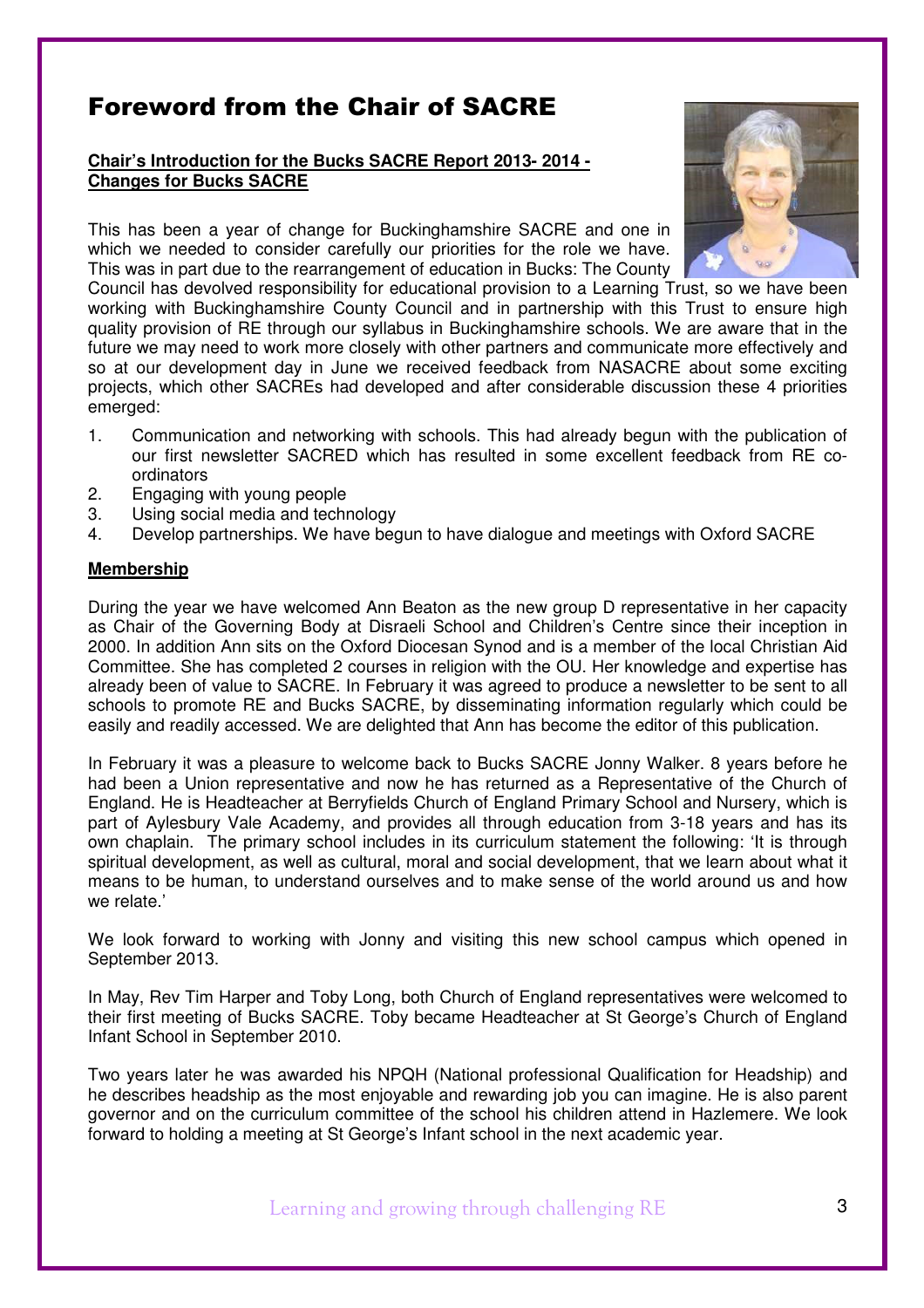Rev Tim Harper is the Rector of St Mary's Church, Old Amersham and All Saints Church in the village of Coleshill is included in the parish. St Marys, which has a strong musical tradition, is frequently the venue for civic services and town celebratory festivals. The church employs a full time youth worker and is involved in the life of the many schools in the locality.

Sadly, after the end of the summer term, we learned about the death of Kenrick Jones, our Baptist representative who had been a member of SACRE since it was instituted in 1994. He was an academic theologian and could always be relied upon to ask the meaningful questions following a presentation from an RE co-ordinator, the Writing Panel or any of us introducing something new! Little passed him by and he did it with such grace. His humour, sharp intellect, deep faith and above all his passion for RE made him a warmly liked and highly valued member of SACRE. He was a man of principle, never afraid to stand up for what he believed, yet always willing to listen to and learn from others.

#### **Meetings**

| 23rd September 2013            | $\blacksquare$           | John Hampden School, Wendover               |
|--------------------------------|--------------------------|---------------------------------------------|
| 28 <sup>th</sup> November 2013 | $\blacksquare$           | <b>County Hall</b>                          |
| 10 <sup>th</sup> February 2014 | $\blacksquare$           | <b>Chalfont Community College</b>           |
| 24th March 2014                | $\blacksquare$           | Jordans Friends Meeting House               |
| $15^{th}$ May 2014             | $\overline{\phantom{a}}$ | Haddenham Junior School                     |
| $17th$ June 2014               | $\overline{\phantom{a}}$ | Development Day, Teaching & Learning Centre |
| 17 <sup>th</sup> July 2014     | $\overline{\phantom{a}}$ | Aylesbury Methodist Church                  |

Once again we held 6 meetings and a development day. Three of these meetings were in schools, where we were privileged to receive presentations about the delivery of RE from the RE Coordinators. At The John Hampden Infant School, Wendover, Members learned how the spiritual values infuse throughout the whole school, pupils and teachers alike. Their Golden Rules can be found threading through the school policy, their school improvement plan and underpin every lesson. Delivery of Challenging RE is shared between the teacher responsible for Pastoral care, PSHE and SMSC and Afsheen Nawaz an Advanced Skills Teacher who also teaches Philosophy for Children and spoke about the benefits of this mode of delivery. The school with 330 pupils also holds a World Week in which cultural differences are explored.

For our secondary school presentation we were welcomed to Chalfonts Community College, where we learned about an innovative approach for some of the school assemblies. The Head teacher explained that she records live and interactive sessions and the students love them as they can type in their comments and questions and receive answers. RE has a very high profile at this Community College, covering a wide range of topics in a current and creative way that has meaning and significance to the pupils who engage with the subject readily. The interest in RE was further illustrated as Bill Moore commented on the thriving A level course. We learned that the Students had a positive attitude, were very hard working and loved discussion and 300 students had been entered for exams at GCSE.

In May we were met at a school in the north of the county: Haddenham Junior School, where we received a delightful presentation from the RE co-ordinator and the pupils about their RE. Members learned that each year group covers one topic per term:

- Year 3: Right & Wrong, Festivals & Holy Books
- Year 4: Rites of Passage, Symbolism & Natural World
- Year 5: Founders and Prophets, Places of Worship & Religion in the Community
- Year 6: Pilgrimage, Beliefs about God & Thinking and Being

In the village itself there is plenty of opportunity for collaboration with many Christian denominations: so Year 5 visit the Methodist/Baptist/Anglican and Catholic churches and at Easter and Christmas, end of term services are held in the Anglican Church.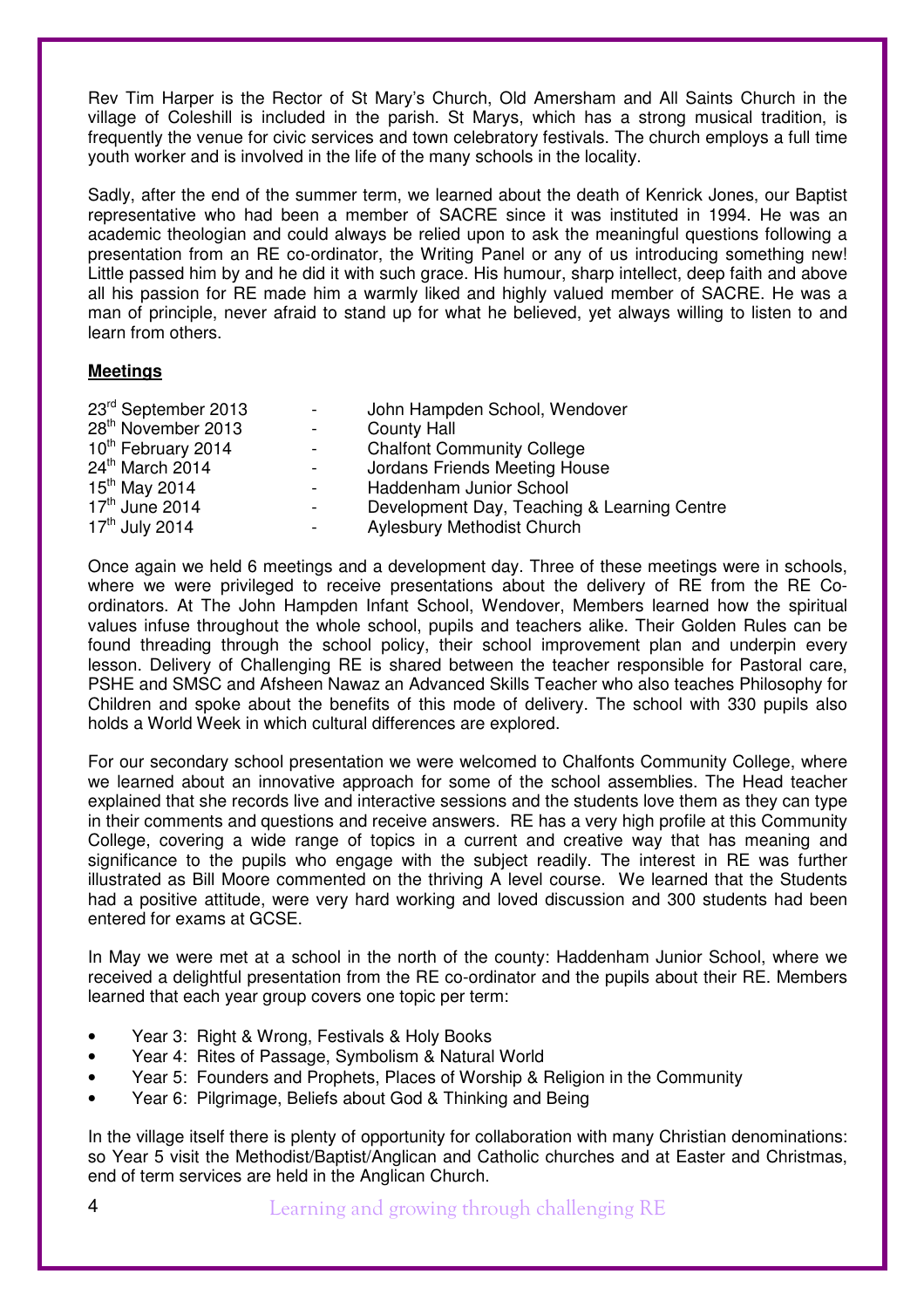Local Ministers from churches come into school each Thursday to take assemblies using "Open Book" – bible stories which are very interactive.

To provide a multi-faith dimension the children take part in the Bedford Faith Tour visiting a Sikh Gurdwara, Islamic Mosque and a Christian church.

The students gave a presentation on the posters they had made for each place of worship and spoke about the various features of each. They had also written learning logs each week and included the places of worship they visited.

In response to our questions one pupil said: 'I felt that I knew what I was talking about and it felt good' and another astounded us by articulating that 'he had experienced calm and quiet in all the places he had visited.'

This presentation was a very profound experience for members.

#### **Projects**

In November we met at County Hall, Aylesbury and following some group work on promoting SACRE and RE we resolved to commission some curriculum support material, to research the feasibility of publishing a newsletter and take forward the collaboration with Oxford SACRE.

On 24th March 2014 at Jordans Quaker Meeting House, Beaconsfield Members received a presentation, entitled "Creative RE: Rich Encounters Real Experiences" from Sushma Sahajpal a member of SACRE but also a creative education consultant who had been commissioned to produce a tool kit for non-specialist RE teachers enabling them to deliver the Agreed Syllabus in a creative and innovative manner.

Bill Moore advised members that it had been tested on teachers at two Conferences recently held and had received positive feedback from both, however, he stressed that it was still a work in progress. It will be web-based and collaborative.

Our first newsletter, SACRED was shown to members at the meeting on May  $15<sup>th</sup>$  2014. It had been prepared by Alan Montague of Bucks Learning Trust with Ann Beaton a member of SACRE working closely with Alan. It was received with enthusiasm and congratulations to the editorial team for such a welcome and informative publication. Distribution was to:

- All Schools and Academies
- Teachers of RE and Co-ordinators
- Chair of Governors
- Headteachers
- **Local Authority**
- Bucks Learning Trust

The topics covered in this first issue were:

- The RE Quality Mark
- 3 recommended places of worship to visit
- A feature on Child Bereavement UK with links to resources
- 4 months of the Multi faith calendar
- Suggestions of RE resources and 2 pen portraits of members of SACRE
- Details of a conference for RE teachers organised by the British Humanist Association
- Various humorous and interesting RE facts and figures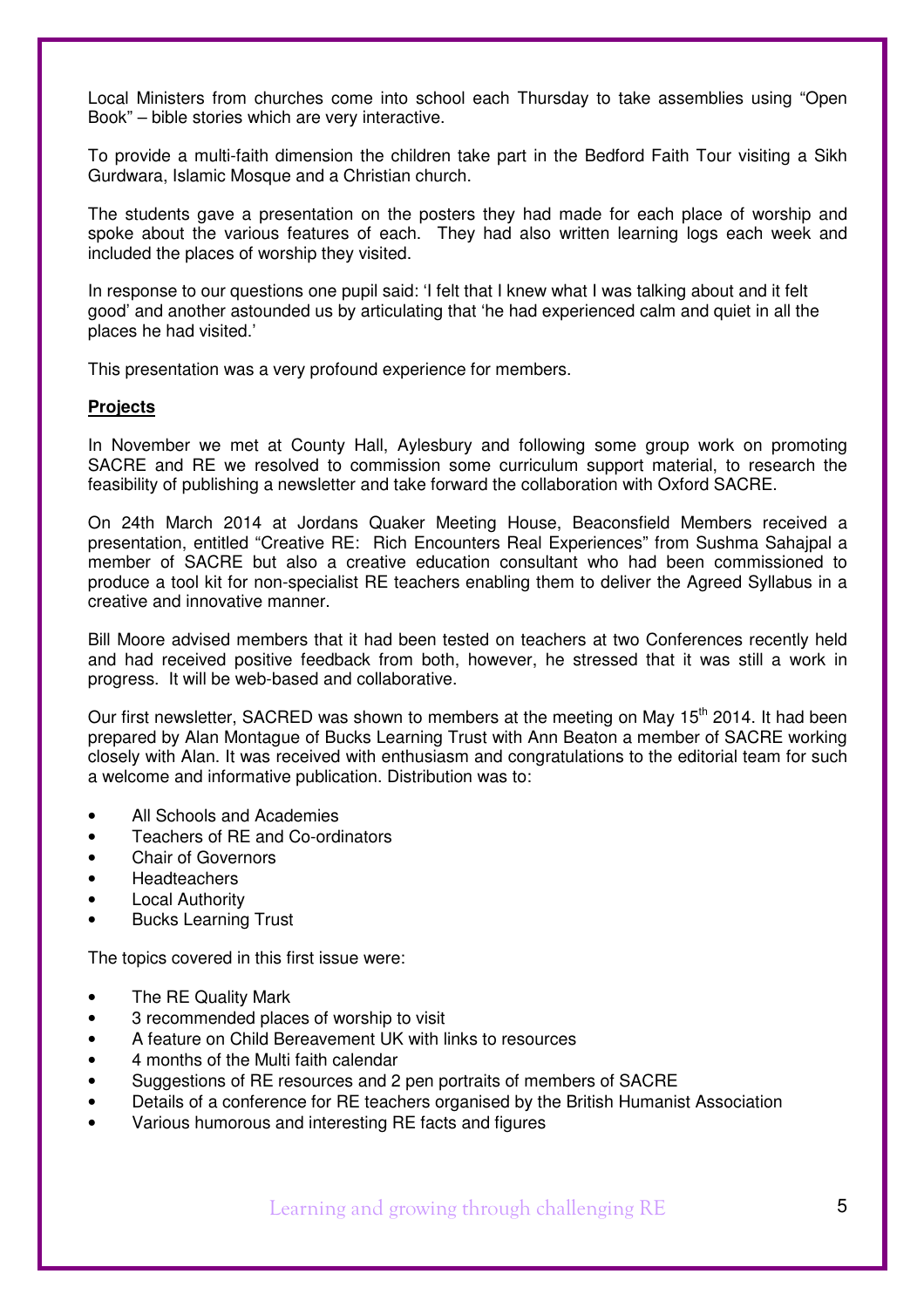Our meetings are always positive gatherings as all members enjoy being together and sharing skills, expertise, thoughts and values in order to foster the delivery of RE which is purposeful and meaningful to the children and students in our Buckinghamshire schools as they make sense of life and the world around them and what it means to be human in the 21<sup>st</sup> Century.

I give thanks to all members of Bucks SACRE for making these meetings such joyous occasions. Everything we do is underpinned by the rigorous preparation and organisation that our clerk, Allison Holley does so capably and the wisdom that is gleaned from our RE Adviser, Bill Moore.

We continue to end our meetings with a refection chosen and presented by members in turn. I shall conclude the Chair's Report with one such reflection:

#### **Reflection chosen by Elaine Lever: BC: AD (by Ursula Fanthorpe, Quaker Poet)**

This was the moment when Before Turned into After, and the future's Uninvented timekeepers presented arms.

This was the moment when nothing Happened. Only dull peace Sprawled boringly over the earth.

This was the moment when even energetic Romans Could find nothing better to do Than counting heads in remote provinces.

And this was the moment When a few farm-workers and three Members of an obscure Persian sect Walked haphazard by starlight straight Into the Kingdom of heaven.

Vakine Merartane

Chair of Bucks SACRE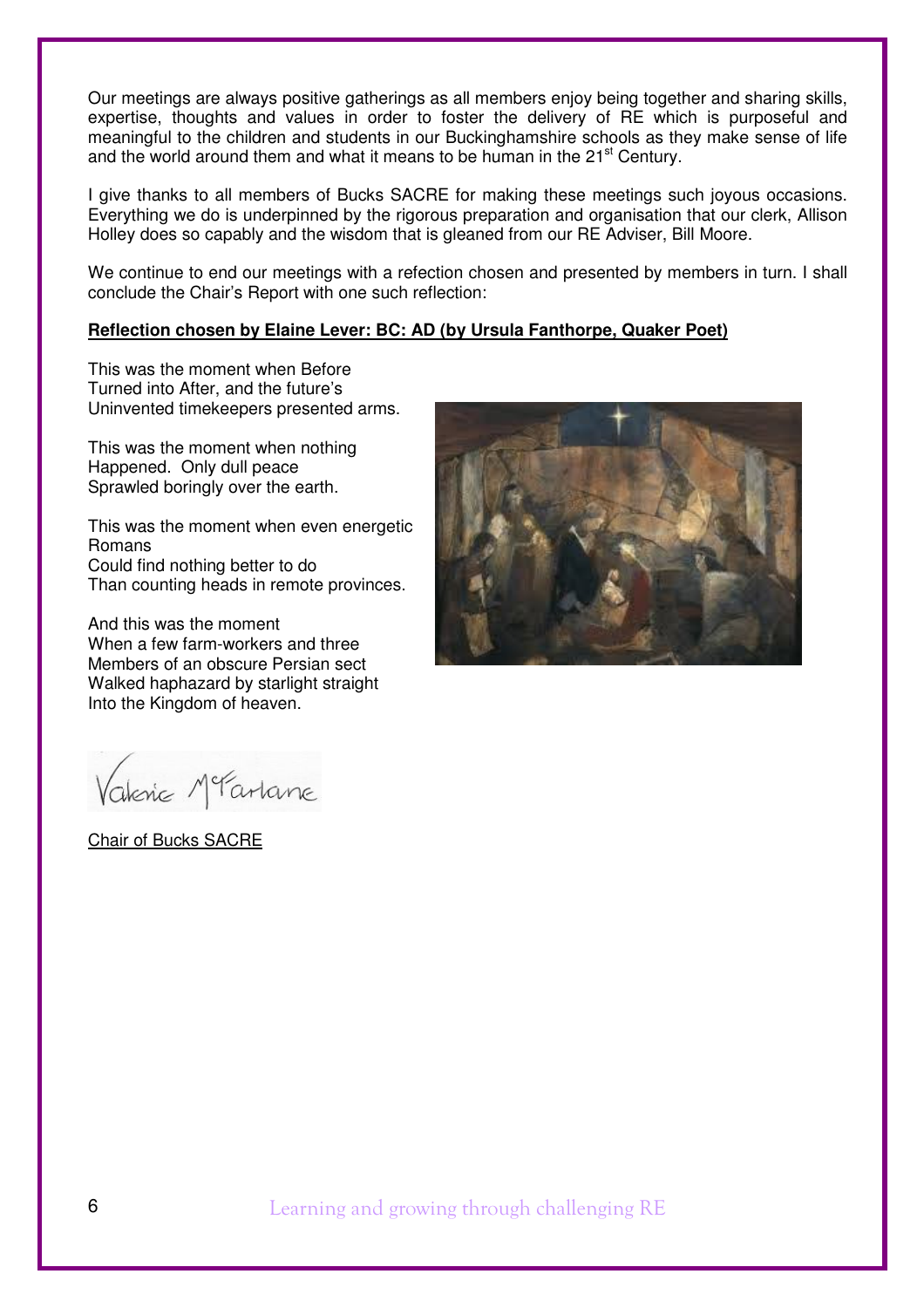## 1. Standards and quality of provision of RE

**The vexed question remains, and, with the demise of levels, possibly gets even harder! How does SACRE fulfil its statutory responsibility to report on standards in religious education? Assessment without levels may actually prove a possible solution to the problem, provided we find a way to work with schools to report on their standards in RE. We will be reviewing the agreed syllabus next year and this may well provide the opportunity to simplify how we assess and the process for recording.**

#### 1.1 General provision: Primary Schools and Key Stage 3

We are not properly able to monitor quality RE in KS 1-3. This is a real shame, as it is increasingly important that future generations grow up to be 'religiously literate'. SACRE welcomes any contributions schools may have to help us build a picture of quality RE in Buckinghamshire schools and academies, primary, secondary and special. Please let us know of good practice in your school and feel free to invite our Adviser in to share and celebrate it! If we have the capacity, we will. In this way we can act as a networking facilitator to signpost schools to quality practice as well as support you in developing your provision further.

#### 1.2 Examination RS in Buckinghamshire (See Appendix 1)

Religious education in KS4 and Post-16 remains statutory and the agreed syllabus allows flexibility of provision, either through an externally validated specification (without necessarily having to be entered for the examination) or the appropriate Core RE requirements as set out in sections 4.6 and 4.7 (pp 36-39) of the syllabus. SACRE encourages providers to allow students in KS4 the opportunity to gain a qualification from their entitlement to RE, so that their achievements in the subject can be recognised. From this year (2014), short courses do not count towards overall school performance tables and so are not received as part of the schools' statutory assessment data. This is a shame, as it means we are unable to report on and celebrate the achievements of the very many students at KS4 who receive accreditation for their two years' hard work. It may be that we can arrive at an arrangement with schools to share their students' results. We also encourage Post-16 providers to provide those students who so wish, the opportunity to pursue examination RS as an academic subject that will contribute significantly to their future career choices and their understanding of themselves and the modern world.

**Overall, achievement in GCSE Full Course in 2014** in our schools is again significantly better than national results, although there has been a drop in the highest grades (A\*-A) from last year where nationally there was a slight rise. Examination entry remains a concern, especially for a subject that is statutory for all students, with only 1 in 4 being entered for the full GCSE. Of course, we do not have data for the Short Course and so this does not reflect the full picture of KS4 entries, but nonetheless we want our students to be able to gain the best they can from their studies in religious education. SACRE encourages schools to provide the opportunity for all students to gain accreditation and we would like to support gaining a picture and collating successes across the County.

**Performance at Short Course in 2013** is no longer reported as part of the assessment data for schools. See note below from RE Today on the national picture and impact.

. **A and AS level** results continue to surpass the national average and SACRE is delighted to see that our entries are slightly up on previous years.

SACRE is keen to help schools develop GCSE and Post-16 RS examinations and also general RE provision, and hopes to contact schools to develop networks and raise the profile of the subject as an academic qualification.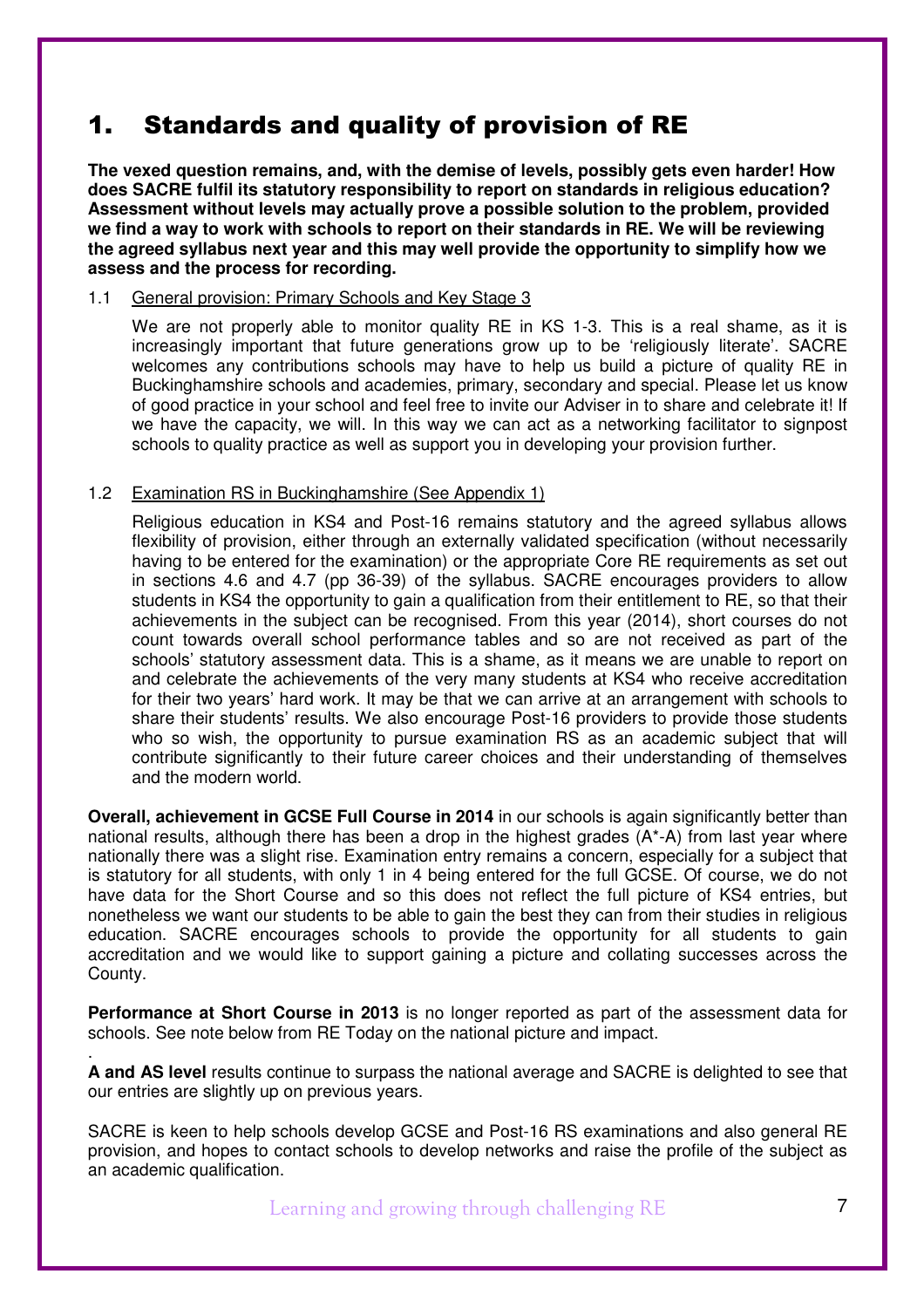#### 1.3 Achievement in Special Schools

We are most fortunate to have Margaret Dean, Head of RE (and many other things!) at Alfriston Special School and now an academy. Margaret is a teacher representative on SACRE and co-ordinates a NATRE group to support special schools. She has produced very useful resources and is available to visit schools to offer support and advice. Margaret will help special schools and SENDCOs in mainstream schools explore how best to measure progress in RE. She can be contacted at Alfriston Academy.

#### 1.4 A big thank you

We congratulate all students and staff on these very encouraging results and want to thank all involved for their hard work and enthusiasm.

SACRE members thoroughly enjoy visiting schools for our meetings, where they have face-toface discussions with teachers and often pupils. This helps us to keep in touch with what our work is really all about. Whilst we do what we can to support schools and help pupils, it is you, the teachers and pupils, who really make RE what it is: for that we are heartily grateful. We are keen to hear your views and find out what is happening in schools, so please do contact us either to tell us what you are doing, or to invite us in.

#### **A note from RE Today about numbers of entries at GCSE in 2014**

The key outcomes of the 2014 GCSE results in England and Wales for Religious Education are as follows:

- 387,915 RS GCSE entries (combined short and full course) were recorded; a decrease of 8% from 2013 (420,151 entries)
- Full course entries increased by 7% from 251,063 in 2013 to 269,494 in 2014
- Short course entries fell dramatically by 30% from 169,088 in 2013 to 118,421 in 2014

When RS GCSE entries in England over the past three years are compared to those in Wales (where the EBacc and the average point score at GCSE have not been adopted as school performance measures), the following patterns emerge:

#### **England**

- Take up of the GCSE RS short course has fallen from 211,269 in 2012 to 99,601 in 2014 (-53%)
- GCSE RS full course entries in England have increased from 216,182 in 2012 to 258,067 in 2014 (19%)

#### Wales

- Short course GCSE RS entries have remained stable over the past three years (19,182 in 2012 compared with 18,820 in 2014)
- RS GCSE full course entries have increased from 10,409 in 2012 to 11,427 in 2014 (10%)

Overall this means that compared with 2012 nearly 70,000 fewer 16 year olds in England will complete key stage 4 this year having not gaining a qualification in Religious Studies (a drop of 15%).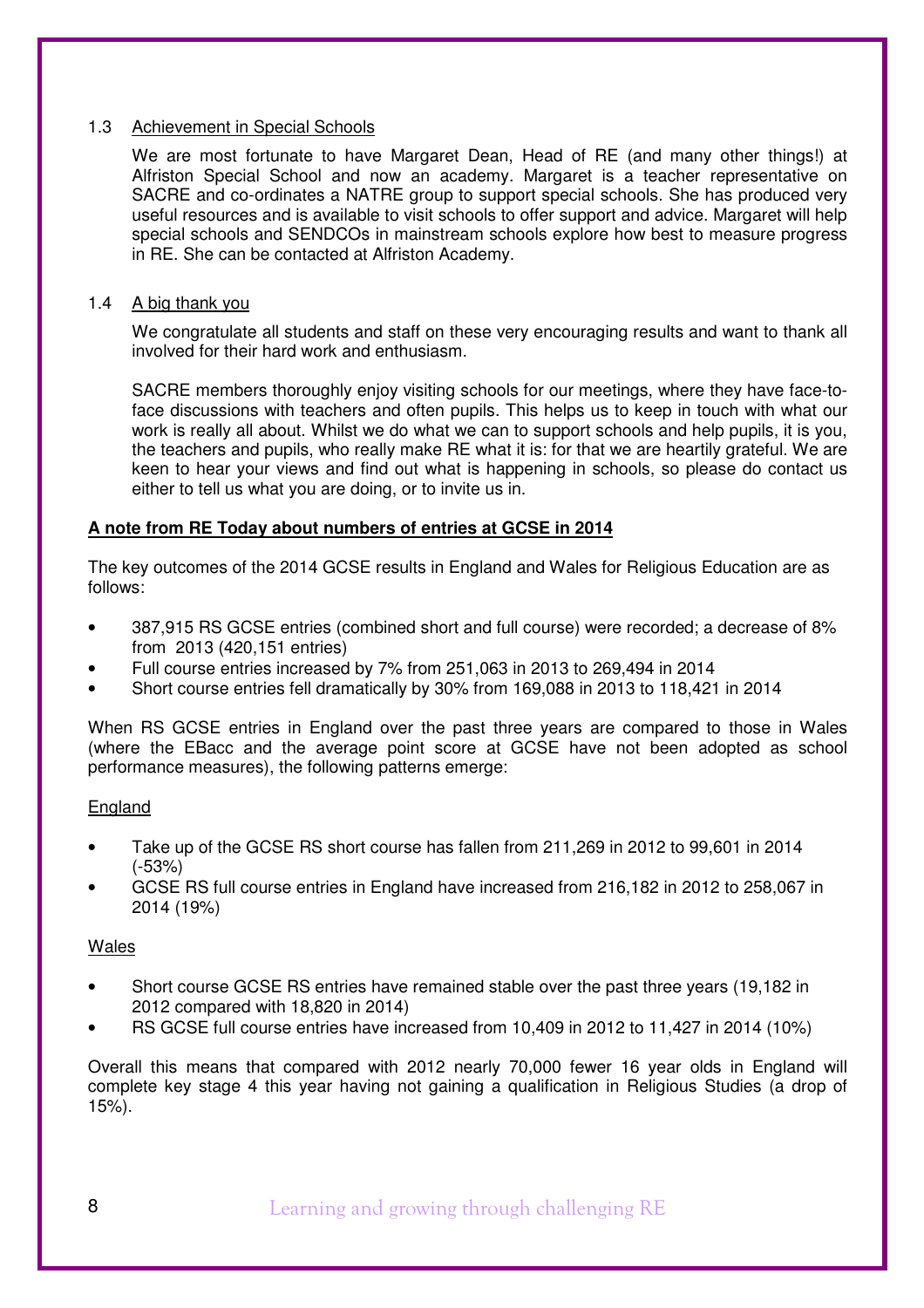## Examination Data summary 2014 (with 3 year trend)

|                                                       |                | <b>Number</b>                        |                                                  |        | <b>GCSE Full Course</b> |        |                                                  | <b>GCSE Short Course</b> |        |        | % KS4                                                 |
|-------------------------------------------------------|----------------|--------------------------------------|--------------------------------------------------|--------|-------------------------|--------|--------------------------------------------------|--------------------------|--------|--------|-------------------------------------------------------|
| <b>GCSE Full Course and</b><br><b>Short Course</b>    |                | of pupils<br>at the<br>end of<br>KS4 | %<br><b>Entries</b><br>(out of<br>KS4<br>pupils) | % A*-A | % A*-C                  | % A*-G | %<br><b>Entries</b><br>(out of<br>KS4<br>pupils) | % A*-A                   | % A*-C | % A*-G | pupils<br>entered<br>for Full<br>or SC<br><b>GCSE</b> |
| 2014                                                  | <b>England</b> |                                      |                                                  | 30.1   | 71.3                    | 97.6   | n/a                                              | n/a                      | n/a    | n/a    | n/a                                                   |
| <b>Buckinghamshire Maintained and Academy Schools</b> |                |                                      |                                                  |        |                         |        |                                                  |                          |        |        |                                                       |
| (incl. Special)                                       |                | 5675                                 | 26.5                                             | 38.9   | 83.0                    | 99.5   | n/a                                              | n/a                      | n/a    | n/a    | n/a                                                   |
| <b>Buckinghamshire Upper Schools</b>                  |                | 3378                                 | 28.9                                             | 18.5   | 73.9                    | 99.3   | n/a                                              | n/a                      | n/a    | n/a    | n/a                                                   |
| <b>Buckinghamshire Grammar Schools</b>                |                | 2193                                 | 24.2                                             | 76.6   | 99.6                    | 100.0  | n/a                                              | n/a                      | n/a    | n/a    | n/a                                                   |
| 2013                                                  | <b>England</b> |                                      |                                                  | 30.6   | 74                      | 98     | 25                                               | 16                       | 50     | 93     | 61                                                    |
| Buckinghamshire Maintained and Academy Schools        |                |                                      |                                                  |        |                         |        |                                                  |                          |        |        |                                                       |
| (incl. Special)                                       |                | 5562                                 | 26.0                                             | 40.7   | 82.3                    | 99.5   | 35.7                                             | 30.3                     | 67.4   | 98.0   | 61.7                                                  |
| <b>Buckinghamshire Upper Schools</b>                  |                | 3309                                 | 30.4                                             | 22.8   | 74.8                    | 99.3   | 31.1                                             | 7.3                      | 40.1   | 96.2   | 61.5                                                  |
| <b>Buckinghamshire Grammar Schools</b>                |                | 2136                                 | 20.7                                             | 81.3   | 99.3                    | 100.0  | 44.7                                             | 55.0                     | 96.8   | 100.0  | 65.4                                                  |
| 2012                                                  | <b>England</b> |                                      |                                                  | 31.9   | 73.6                    | 98.5   | 18.1                                             | 53.1                     | 95.3   | 69.3   |                                                       |
| Buckinghamshire Maintained and Academy Schools        |                |                                      |                                                  |        |                         |        |                                                  |                          |        |        |                                                       |
| (incl. Special)                                       |                | 5483                                 | 28.2                                             | 35.7   | 73.5                    | 98.6   | 32.6                                             | 37.3                     | 69.3   | 97.8   | 60.8                                                  |
| <b>Buckinghamshire Upper Schools</b>                  |                | 3252                                 | 33.6                                             | 19.0   | 63.1                    | 98.0   | 25.2                                             | 7.9                      | 38.9   | 95.2   | 58.9                                                  |
| <b>Buckinghamshire Grammar Schools</b>                |                | 2138                                 | 21.1                                             | 76.1   | 98.5                    | 100.0  | 45.3                                             | 62.1                     | 95.1   | 100.0  | 66.5                                                  |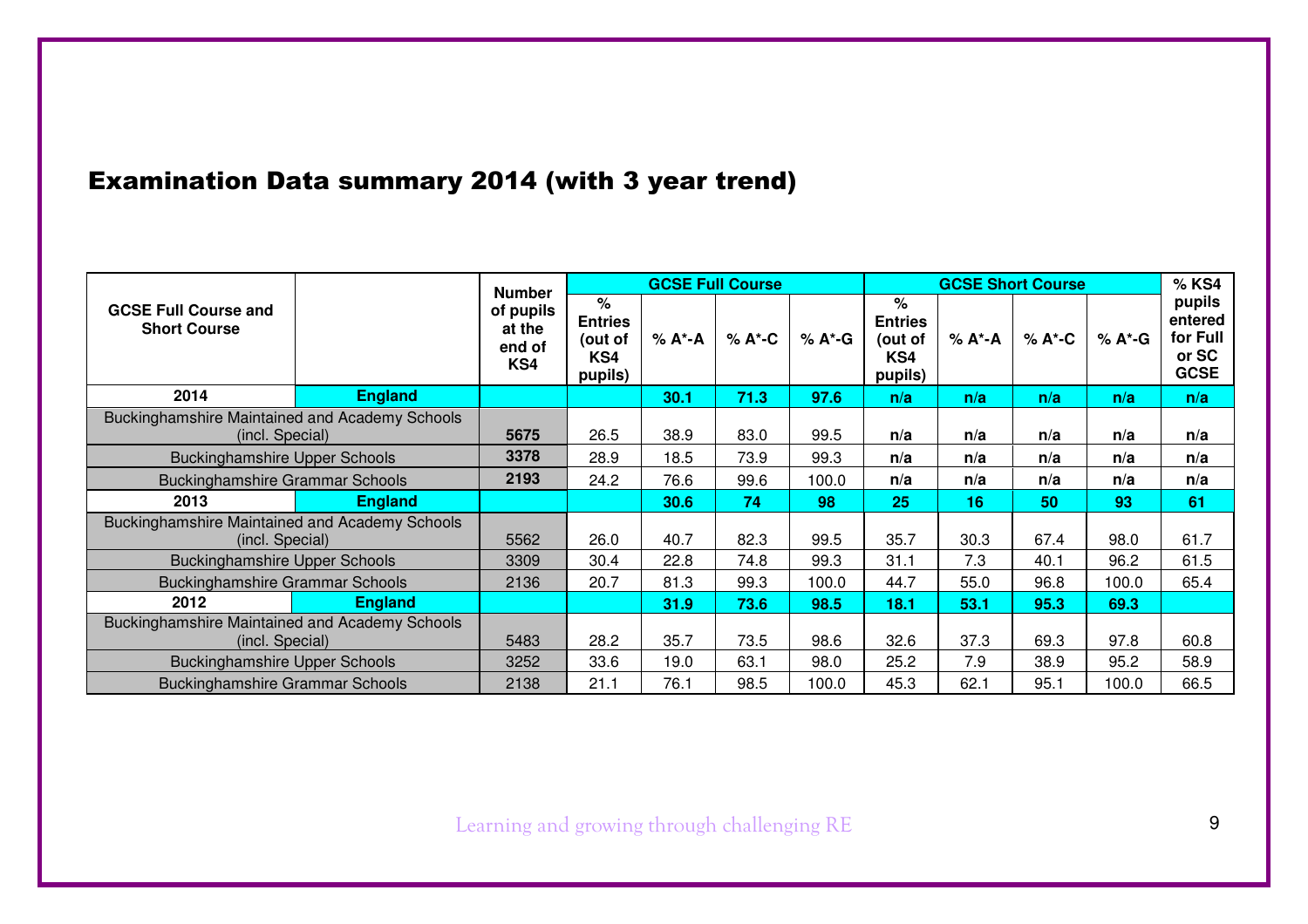|                                                |                | <b>Number</b>                                    | <b>A LEVEL</b>                                               |        |        |        | <b>AS LEVEL</b>                                  |      |         |         | % KS5                                     |
|------------------------------------------------|----------------|--------------------------------------------------|--------------------------------------------------------------|--------|--------|--------|--------------------------------------------------|------|---------|---------|-------------------------------------------|
| A and AS Levels                                |                | of pupils<br>at the<br>end of<br>KS <sub>5</sub> | %<br><b>Entries</b><br>(out of<br>KS <sub>5</sub><br>pupils) | % A*-A | % A*-C | % A*-E | ℅<br><b>Entries</b><br>(out of<br>KS5<br>pupils) | % A  | $%$ A-C | $%$ A-E | pupils<br>entered<br>for<br>A/AS<br>Level |
| 2014                                           | <b>England</b> |                                                  |                                                              | 26.4   | 80.0   | 99.1   |                                                  | 20   | 64.7    | 91.6    |                                           |
| Buckinghamshire Maintained and Academy Schools |                | 3026                                             | 8.6                                                          | 34.4   | 83.8   | 99.2   | 10.9                                             | 36.6 | 82.5    | 94.9    | 9.5                                       |
| <b>Buckinghamshire Upper Schools</b>           | 902            | 8.3                                              | 12.0                                                         | 65.3   | 100.0  | 10.6   | 17.7                                             | 64.6 | 86.5    | 9.0     |                                           |
| <b>Buckinghamshire Grammar Schools</b>         |                | 2124                                             | 8.7                                                          | 43.5   | 91.3   | 98.9   | 11.1                                             | 44.3 | 89.8    | 98.3    | 9.7                                       |
| 2013                                           | England        |                                                  |                                                              | 26     | 80     | 99     |                                                  | 20   | 65      | 92      |                                           |
| Buckinghamshire Maintained and Academy Schools |                | 3152                                             |                                                              | 37.6   | 78.3   | 93.4   |                                                  | 39.1 | 81.9    | 92.2    |                                           |
| <b>Buckinghamshire Upper Schools</b>           |                | 922                                              |                                                              | 11.9   | 52.4   | 84.5   |                                                  | 16.0 | 63.0    | 79.0    |                                           |
| <b>Buckinghamshire Grammar Schools</b>         |                | 2230                                             |                                                              | 48.1   | 88.8   | 97.1   |                                                  | 48.4 | 89.5    | 97.6    |                                           |
| 2012                                           | <b>England</b> |                                                  | 2.4                                                          | 25.5   | 79.3   | 98.6   | 2.3                                              | 21.4 | 65.7    | 92.2    | 4.7                                       |
| Buckinghamshire Maintained and Academy Schools |                |                                                  |                                                              |        |        |        |                                                  |      |         |         |                                           |
| (incl. Special)                                |                | 3300                                             | 5.4                                                          | 29.8   | 85.4   | 100.0  | 2.1                                              | 14.7 | 55.9    | 97.1    | 7.5                                       |
| <b>Buckinghamshire Upper Schools</b>           |                | 1131                                             | 5.0                                                          | 14.3   | 69.6   | 100.0  | 1.3                                              | 13.3 | 40.0    | 93.3    | 6.3                                       |
| <b>Buckinghamshire Grammar Schools</b>         |                | 2169                                             | 5.6                                                          | 36.9   | 92.6   | 100.0  | 2.4                                              | 15.1 | 60.4    | 98.1    | 8.1                                       |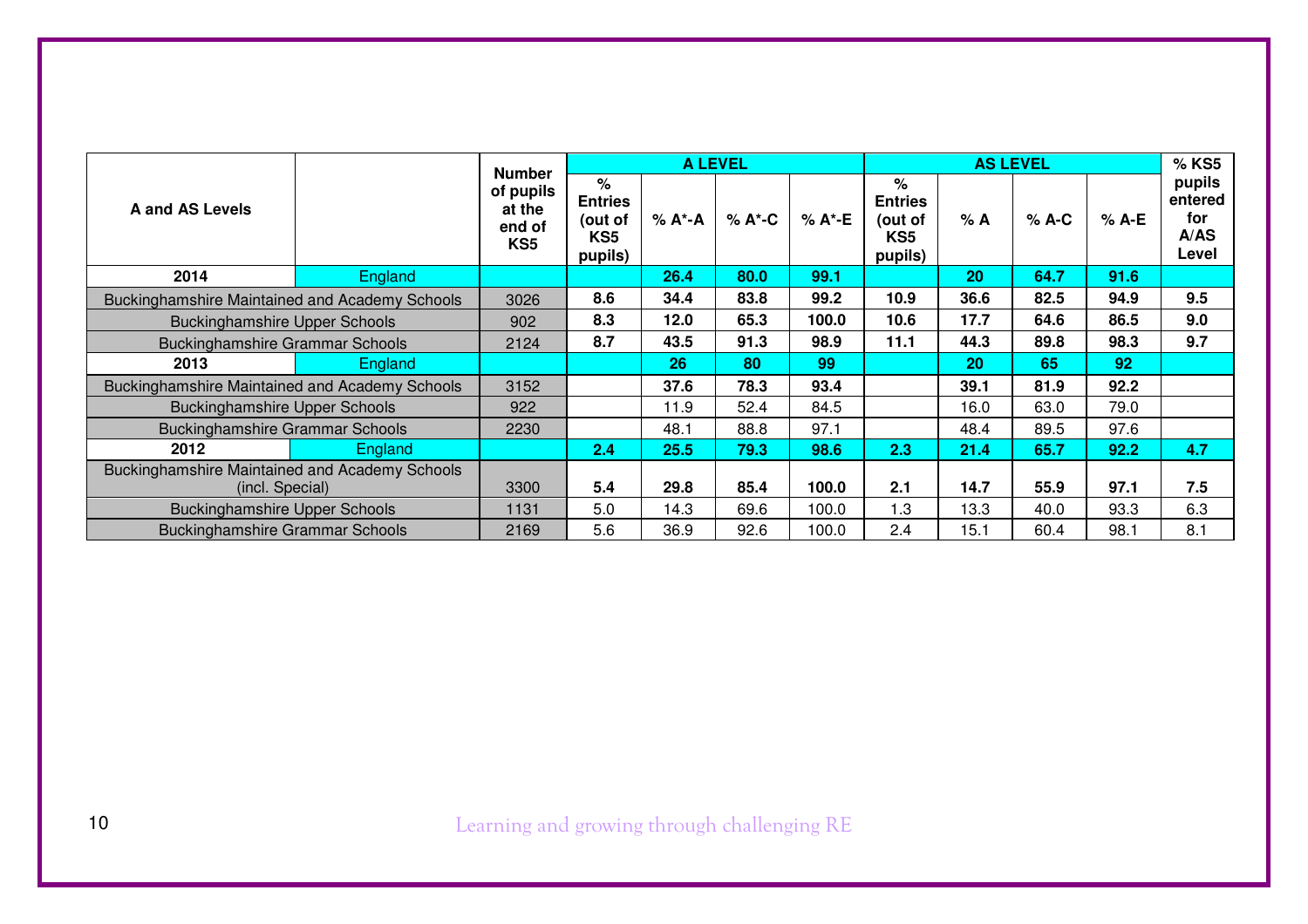## 2. Managing the SACRE and Partnership with the LA and Other Key Stakeholders

#### 2.1 Meetings

Meetings have been held in schools and community centres as SACRE seeks to forge links with both. We try to ensure that our business is about children's learning, their SMSC development and their more general well-being. We seek to make information and resources from communities available to schools wherever possible either directly through e-mail or via the schools bulletin.

Information and support are also available online through the Bucks Grid for Learning: http://www.bucksgfl.org.uk/course/view.php?id=459.

#### 2.2 Are we at a watershed in RE?

The autumn of 2013 saw the publication of the Ofsted Report, RE: realizing the potential and also the launch of the RE Council's review of religious education in England. These key documents were discussed in relation to Buckinghamshire and the issues taken into our development day on 25<sup>th</sup> June. See Appendix 2 for the discussion document.

## 3. Effectiveness of the Agreed Syllabus

#### 3.1 Agreed syllabus training

Bill provided individual school support and training to a number of schools. SACRE has received feedback from schools visited and the report back is that schools value the flexibility of the agreed syllabus, combined with the coherent

structure and the availability of earlier support materials. Pupils enjoy the questions and learning. Assessment and recording remain an issue.

In 2014-15 we begin the review of the syllabus for 2016!

If you want your school to have bespoke RE training, please contact Bill on 01296 382441, or bmoore@learningtrust.net **\***

## 4. Collective worship

#### 4.1 Determinations

No determinations were sought in 2013-14. Please address any requests for a determination to aholley@learningtrust.net.

**\* Bill can now be contacted on 07749211997 or bjvmoore@aol.com**

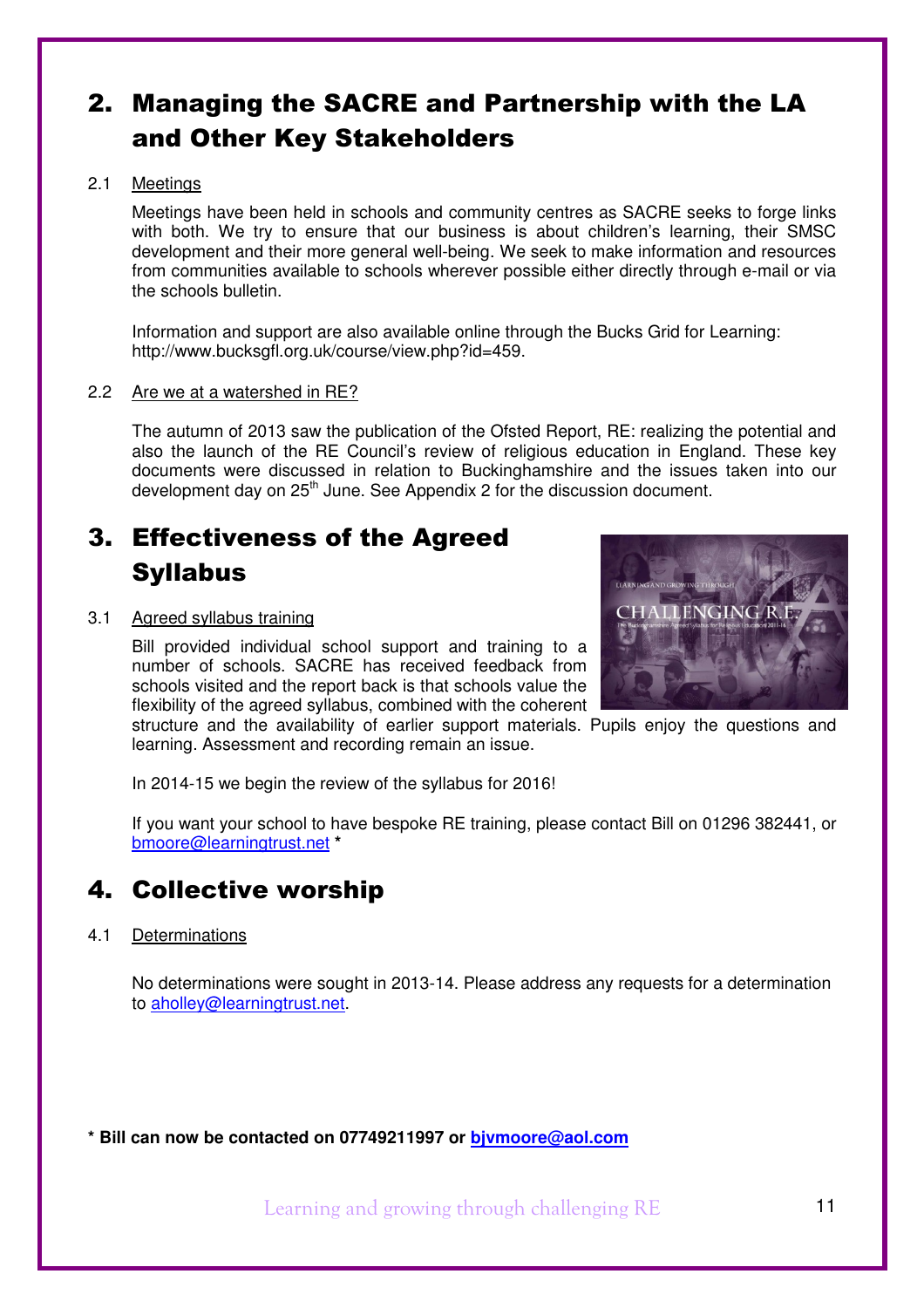## 5. SACRE and School Improvement

5.1 INSET and Training: Learning about and from religions through the Agreed Syllabus February 2013

Bill Moore and Sushma Sahajpal provided training on the use of the agreed syllabus and how to make it creative, using a pilot creativity toolkit being devised for SACRE by Sushma. Two courses were run, one for new co-ordinators and one for experienced colleagues. This was well-received by all, but especially the experienced subject co-ordinators, with comments such as:

- Adventure planner. I can imagine that this will generate lots of ideas and discussion at school. I will definitely be using this as a planning tool.
- The creative teaching of RE lessons helped me to recognise how the curriculum could be utilised in an interactive and fun way. More ideas would be fantastic! Complemented the morning session well. Thank you!

New co-ordinators found the combination of groundwork in the agreed syllabus combined with the new ideas in the tool very helpful:

- It has helped me to understand my role of RE co-ordinator. I understand the challenging RE document more now. Inspired fresh ideas of how to teach RE and share good practice and ideas with other staff.
- I also hope to take the teaching ideas to present to staff and creative journey planning idea to get staff making RE exciting.



Delegates get stuck into the 'Creative Toolkit' for RE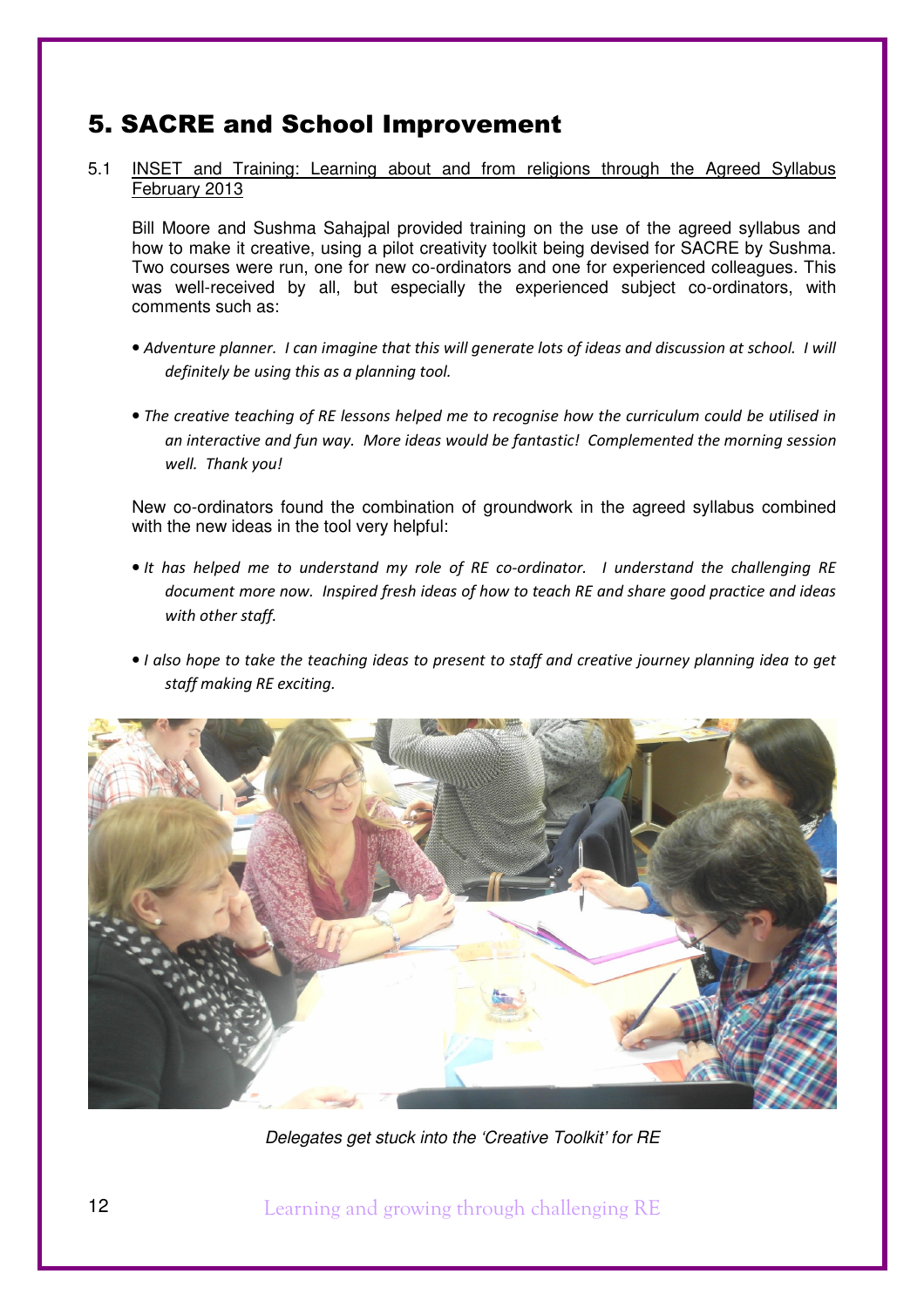#### **Being on SACRE**

"SACRE is of value to me as I am able to share a Jewish perspective with other committed religionists and it enables me to hear of the good work in religious education that is carried out in Buckinghamshire schools from teachers, Headteachers and sometimes the children themselves as well as from other members of SACRE"

Mr Barry Shine, Group A - representative of the Jewish faith

SACRE is a council of volunteers, not dissimilar to a governing body. We are committed to raising the profile of the spiritual dimension of life and education through exciting, engaging and challenging religious education and Collective Worship.

We can only do this with the active involvement of schools, so whatever your role is, if you want to work with us in this endeavour, sharing your successes and letting us know how we can best support you, please do get in touch through:

- Allison Holley, the Clerk to SACRE on 01296 382146 / Email: aholley@learningtrust.net or
- Bill Moore, Adviser to SACRE on 07749211997/ Email : bjvmoore@aol.com /www.justBmoore.com

#### **From our Core Vision, Values and Purpose:**

Education is an inclusive process that involves the whole person. It is not just about academic standards, but about achievement across a range of skills and about personal development, including values-development. Religious education must be open to all pupils and so has to be taught in the context of this understanding of education. It cannot promote any particular religion or world-view as 'the right way'. Rather it must enable pupils to understand their own faith or world-view and to learn from their study of different faiths and world-views. In view of this, members of SACRE work together to promote the four aims of RE in the Bucks Agreed Syllabus:

- 1. To understand the nature, role and influence of religion in the world
- 2. To pursue personal quest for meaning, purpose and value
- 3. To formulate reasoned opinion/argument
- 4. To promote understanding of and respect for different beliefs and life-styles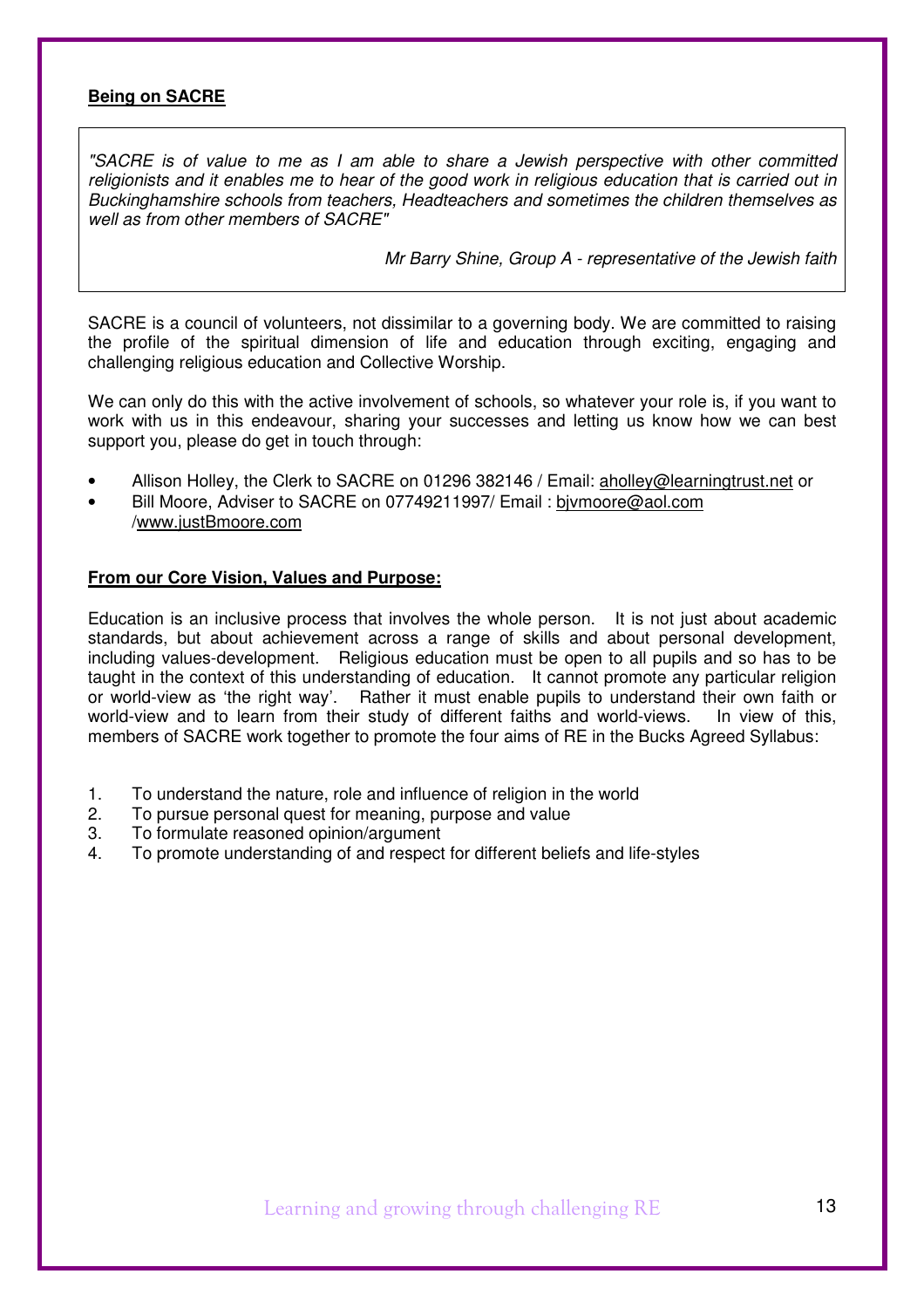## Appendix 1 - Examination data

#### **KS4 2014 GCSE Full Course Religious Studies Results - Buckinghamshire**

Source - DfE Performance Tables Data (note: GCSE Short courses no longer included in SPT data) NE = No Entries, SUPP = less than 6 pupils

|                    |                                 |                              |                                                       |                                                              | <b>GCSE Full Course</b> |                  |             |
|--------------------|---------------------------------|------------------------------|-------------------------------------------------------|--------------------------------------------------------------|-------------------------|------------------|-------------|
| <b>LAEs</b><br>tab | <b>School Name</b>              | <b>School</b><br><b>Type</b> | <b>Number</b><br>of<br>pupils at<br>the end<br>of KS4 | % KS4 pupils<br>entered for<br><b>Full GCSE</b><br><b>RS</b> | % A*-A                  | $% A^{\star}$ -C | % A*-G      |
| 4095               | Amersham School                 | <b>ACC</b>                   | 144                                                   | 0.0                                                          | <b>NE</b>               | <b>NE</b>        | <b>NE</b>   |
| 4500               | Aylesbury Grammar School        | <b>ACC</b>                   | 182                                                   | 0.5                                                          | <b>SUPP</b>             | <b>SUPP</b>      | <b>SUPP</b> |
| 4058               | Aylesbury High School           | <b>ACC</b>                   | 182                                                   | 16.5                                                         | 76.7                    | 100.0            | 100.0       |
| 6905               | The Aylesbury Vale Academy      | <b>AC</b>                    | 144                                                   | 6.9                                                          | 10.0                    | 50.0             | 90.0        |
| 5402               | Beaconsfield High School        | <b>FD</b>                    | 150                                                   | 38.0                                                         | 91.2                    | 100.0            | 100.0       |
| 4082               | The Beaconsfield School         | <b>ACC</b>                   | 145                                                   | 0.0                                                          | <b>NE</b>               | <b>NE</b>        | NE.         |
| 4004               | <b>Buckingham School</b>        | CY                           | 173                                                   | 57.8                                                         | 8.0                     | 62.0             | 96.0        |
| 4051               | Burnham Grammar School          | <b>ACC</b>                   | 147                                                   | 0.0                                                          | <b>NE</b>               | <b>NE</b>        | <b>NE</b>   |
| 5403               | The Chalfonts Community College | <b>ACC</b>                   | 282                                                   | 0.0                                                          | <b>NE</b>               | <b>NE</b>        | <b>NE</b>   |
| 4079               | Chesham Grammar School          | <b>ACC</b>                   | 184                                                   | 9.8                                                          | 72.2                    | 100.0            | 100.0       |
| 4000               | Chiltern Hills Academy          | <b>AC</b>                    | 108                                                   | 15.7                                                         | 11.8                    | 64.7             | 100.0       |
| 5407               | The Cottesloe School            | <b>FD</b>                    | 196                                                   | 9.2                                                          | 38.9                    | 83.3             | 100.0       |
| 4072               | <b>Cressex Community School</b> | <b>FD</b>                    | 116                                                   | 77.6                                                         | 13.3                    | 77.8             | 98.9        |
| 4504               | Dr Challoner's Grammar School   | <b>ACC</b>                   | 182                                                   | 44.0                                                         | 78.8                    | 100.0            | 100.0       |
| 4061               | Dr Challoner's High School      | <b>ACC</b>                   | 149                                                   | 63.1                                                         | 93.6                    | 100.0            | 100.0       |
| 4002               | The E-Act Burnham Park Academy  | <b>AC</b>                    | 114                                                   | 0.0                                                          | <b>NE</b>               | <b>NE</b>        | <b>NE</b>   |
| 4034               | The Grange School               | <b>FD</b>                    | 233                                                   | 17.6                                                         | 31.7                    | 82.9             | 100.0       |
| 5409               | <b>Great Marlow School</b>      | <b>ACC</b>                   | 198                                                   | 28.3                                                         | 17.9                    | 87.5             | 100.0       |
| 4001               | <b>Highcrest Academy</b>        | <b>ACC</b>                   | 133                                                   | 9.0                                                          | 8.3                     | 66.7             | 100.0       |
| 4070               | Holmer Green Senior School      | <b>ACC</b>                   | 149                                                   | 76.5                                                         | 5.3                     | 63.2             | 99.1        |
| 4044               | John Colet School               | <b>ACC</b>                   | 166                                                   | 13.3                                                         | 9.1                     | 68.2             | 100.0       |
| 4009               | John Hampden Grammar School     | <b>ACC</b>                   | 159                                                   | 12.6                                                         | 90.0                    | 100.0            | 100.0       |

Learning and growing through challenging RE

14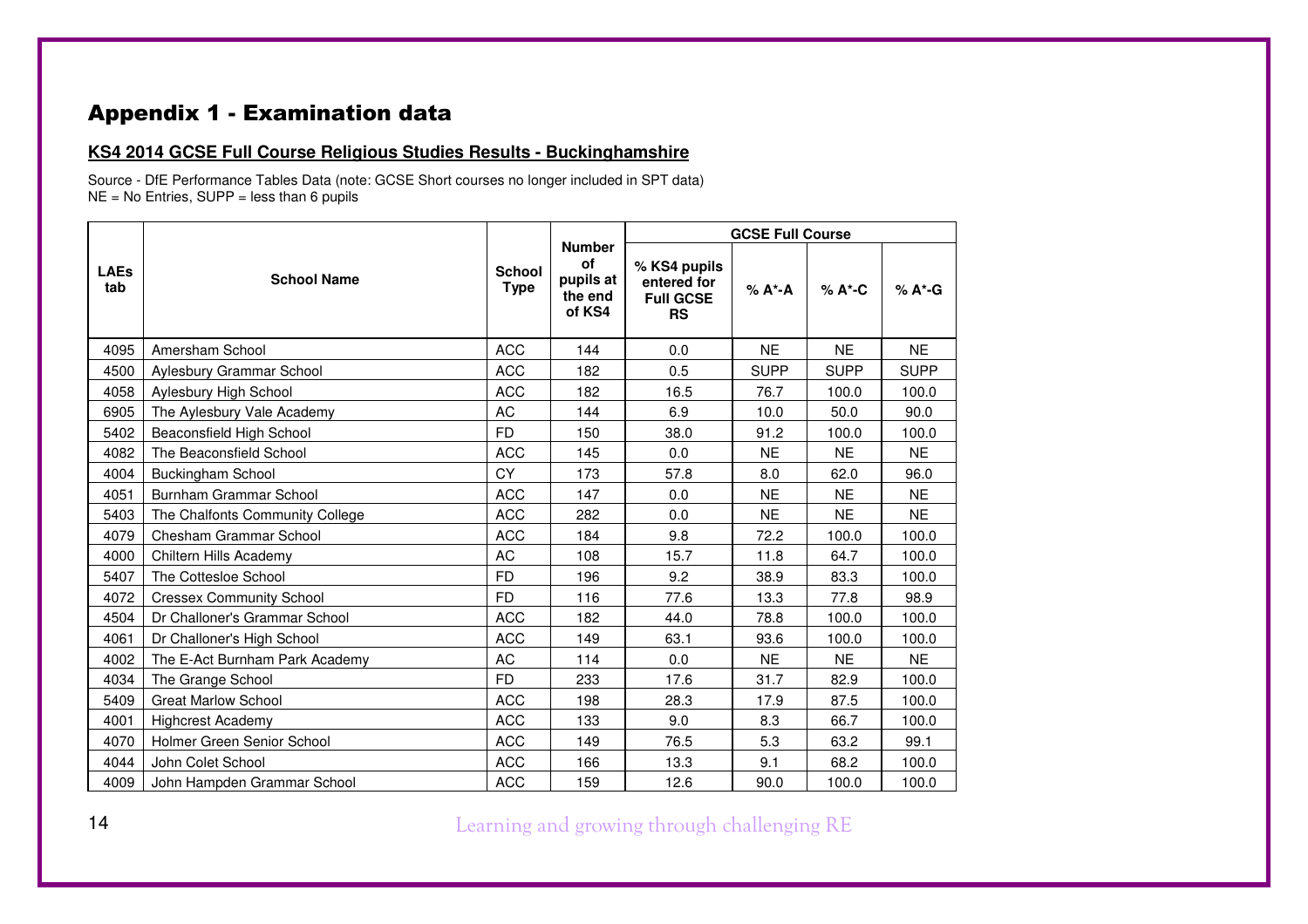| 4067 | The Mandeville School                  | CY         | 173 | 0.0   | <b>NE</b>   | <b>NE</b>   | <b>NE</b>   |
|------|----------------------------------------|------------|-----|-------|-------------|-------------|-------------|
| 4042 | The Misbourne School                   | СY         | 169 | 84.0  | 12.7        | 70.4        | 100.0       |
| 4036 | Princes Risborough                     | <b>ACC</b> | 174 | 0.0   | NE.         | <b>NE</b>   | <b>NE</b>   |
| 5404 | The Royal Grammar School, High Wycombe | ACC        | 198 | 0.0   | NE.         | NE          | <b>NE</b>   |
| 4501 | Royal Latin School                     | <b>ACC</b> | 177 | 0.6   | <b>SUPP</b> | <b>SUPP</b> | <b>SUPP</b> |
| 4701 | St Michael's Catholic School           | VA         | 110 | 99.1  | 17.4        | 68.8        | 100.0       |
| 4065 | Sir Henry Floyd Grammar School         | <b>ACC</b> | 155 | 98.7  | 58.2        | 98.7        | 100.0       |
| 4505 | Sir William Borlase's Grammar School   | <b>ACC</b> | 143 | 17.5  | 84.0        | 100.0       | 100.0       |
| 4084 | Sir William Ramsay School              | <b>ACC</b> | 165 | 33.9  | 28.6        | 80.4        | 100.0       |
| 5408 | Waddesdon Church of England School     | <b>ACC</b> | 139 | 100.0 | 38.8        | 89.9        | 100.0       |
| 4503 | Wycombe High School                    | <b>ACC</b> | 185 | 27.6  | 74.5        | 100.0       | 100.0       |
| 4094 | The Wye Valley School                  | СY         | 47  | 33.3  | 22.4        | 71.4        | 100.0       |

#### **KS5 2014 Religious Studies Results - Buckinghamshire**

Source - DfE Performance Tables Data NE = No Entries, SUPP = less than 6 pupils

|                    |                                 |                       | <b>Number</b>                                    |                                                           | <b>A LEVEL</b> |             |             |                                                  |             | <b>AS LEVEL</b> |             |                                                 |
|--------------------|---------------------------------|-----------------------|--------------------------------------------------|-----------------------------------------------------------|----------------|-------------|-------------|--------------------------------------------------|-------------|-----------------|-------------|-------------------------------------------------|
| <b>LAEs</b><br>tab | <b>School Name</b>              | <b>School</b><br>Type | оf<br>Academic<br>pupils at<br>the end<br>of KS5 | % Entries<br>(out of<br><b>Academic</b><br>KS5<br>pupils) | % A*-A         | % A*-C      | % A*-<br>E  | %<br><b>Entries</b><br>(out of<br>KS5<br>pupils) | % A*-A      | % A*-C          | % A*-E      | % KS5<br>pupils<br>entered<br>for A/AS<br>Level |
| 4095               | Amersham School                 | <b>ACC</b>            | 37                                               | <b>NE</b>                                                 | <b>NE</b>      | <b>NE</b>   | <b>NE</b>   | <b>NE</b>                                        | <b>NE</b>   | <b>NE</b>       | <b>NE</b>   | <b>NE</b>                                       |
| 4500               | Aylesbury Grammar School        | <b>ACC</b>            | 184                                              | <b>NE</b>                                                 | <b>NE</b>      | <b>NE</b>   | <b>NE</b>   | <b>NE</b>                                        | <b>NE</b>   | <b>NE</b>       | <b>NE</b>   | <b>NE</b>                                       |
| 4058               | Aylesbury High School           | <b>ACC</b>            | 177                                              | 4.5                                                       | 12.5           | 100.0       | 100.0       | 6.2                                              | 0.0         | 81.8            | 100.0       | 10.7                                            |
| 6905               | The Aylesbury Vale Academy      | AC                    | 6                                                | <b>NE</b>                                                 | <b>NE</b>      | <b>NE</b>   | <b>NE</b>   | <b>NE</b>                                        | <b>NE</b>   | <b>NE</b>       | <b>NE</b>   | <b>NE</b>                                       |
| 5402               | Beaconsfield High School        | FD.                   | 133                                              | 15.0                                                      | 30.0           | 95.0        | 100.0       | 20.3                                             | 51.9        | 96.3            | 100.0       | 35.3                                            |
| 4082               | The Beaconsfield School         | <b>ACC</b>            | 34                                               | 5.9                                                       | <b>SUPP</b>    | <b>SUPP</b> | <b>SUPP</b> | 5.9                                              | <b>SUPP</b> | <b>SUPP</b>     | <b>SUPP</b> | 11.8                                            |
| 4004               | <b>Buckingham School</b>        | CY                    | 43                                               | 4.7                                                       | <b>SUPP</b>    | <b>SUPP</b> | <b>SUPP</b> | 7.0                                              | <b>SUPP</b> | <b>SUPP</b>     | <b>SUPP</b> | 11.6                                            |
| 4051               | Burnham Grammar School          | <b>ACC</b>            | 82                                               | <b>NE</b>                                                 | <b>NE</b>      | <b>NE</b>   | <b>NE</b>   | <b>NE</b>                                        | <b>NE</b>   | <b>NE</b>       | <b>NE</b>   | <b>NE</b>                                       |
| 5403               | The Chalfonts Community College | <b>ACC</b>            | 110                                              | 9.1                                                       | 10.0           | 70.0        | 100.0       | 9.1                                              | 0.0         | 80.0            | 100.0       | 18.2                                            |
| 4079               | Chesham Grammar School          | <b>ACC</b>            | 171                                              | 7.0                                                       | 33.3           | 75.0        | 100.0       | 9.9                                              | 29.4        | 100.0           | 100.0       | 17.0                                            |
| 4000               | Chiltern Hills Academy          | AC                    | 31                                               | <b>NE</b>                                                 | <b>NE</b>      | <b>NE</b>   | <b>NE</b>   | <b>NE</b>                                        | <b>NE</b>   | <b>NE</b>       | <b>NE</b>   | <b>NE</b>                                       |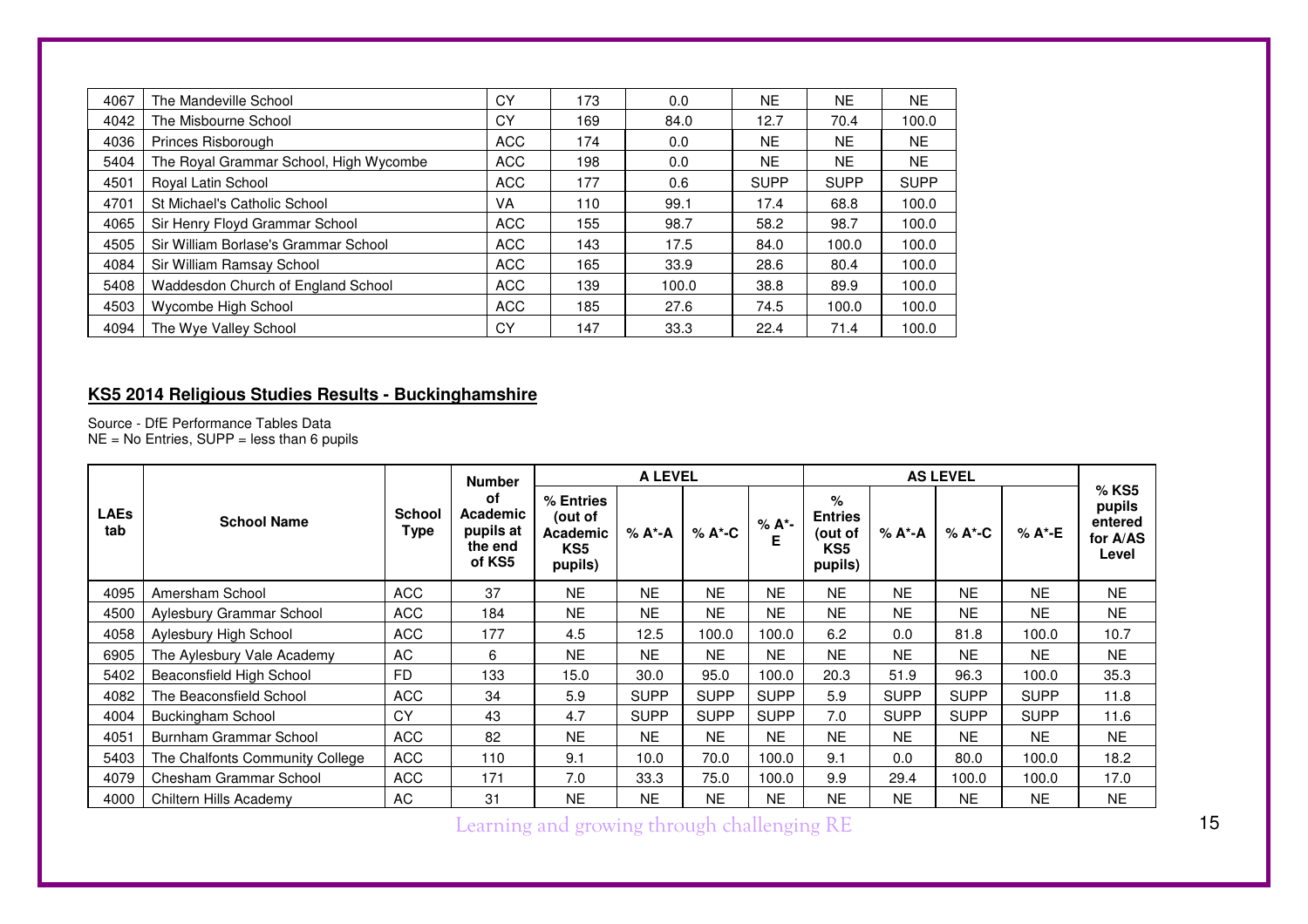| 5407 | The Cottesloe School                                              | <b>FD</b>  | 77             | <b>NE</b> | <b>NE</b>   | <b>NE</b>   | <b>NE</b>   | <b>NE</b> | <b>NE</b>   | <b>NE</b>   | <b>NE</b>   | <b>NE</b> |
|------|-------------------------------------------------------------------|------------|----------------|-----------|-------------|-------------|-------------|-----------|-------------|-------------|-------------|-----------|
| 4072 | <b>Cressex Community School</b>                                   | <b>FD</b>  | <b>NE</b>      | <b>NE</b> | <b>NE</b>   | <b>NE</b>   | <b>NE</b>   | <b>NE</b> | <b>NE</b>   | <b>NE</b>   | <b>NE</b>   | <b>NE</b> |
| 4504 | Dr Challoner's Grammar School                                     | <b>ACC</b> | 187            | 18.2      | 47.1        | 91.2        | 97.1        | 20.9      | 46.2        | 89.7        | 97.4        | 39.0      |
| 4061 | Dr Challoner's High School                                        | <b>ACC</b> | 157            | 15.3      | 70.8        | 100.0       | 100.0       | 21.7      | 73.5        | 97.1        | 100.0       | 36.9      |
| 4002 | The E-Act Burnham Park Academy                                    | <b>AC</b>  | 6              | <b>NE</b> | <b>NE</b>   | <b>NE</b>   | <b>NE</b>   | <b>NE</b> | <b>NE</b>   | <b>NE</b>   | <b>NE</b>   | <b>NE</b> |
| 4034 | The Grange School                                                 | <b>FD</b>  | 52             | 3.8       | <b>SUPP</b> | <b>SUPP</b> | <b>SUPP</b> | 19.2      | 30.0        | 70.0        | 100.0       | 23.1      |
| 5409 | <b>Great Marlow School</b>                                        | <b>ACC</b> | 71             | 2.8       | <b>SUPP</b> | <b>SUPP</b> | <b>SUPP</b> | 2.8       | <b>SUPP</b> | <b>SUPP</b> | <b>SUPP</b> | 5.6       |
| 4001 | <b>Highcrest Academy</b>                                          | <b>ACC</b> | <b>NE</b>      | <b>NE</b> | <b>NE</b>   | <b>NE</b>   | <b>NE</b>   | <b>NE</b> | <b>NE</b>   | <b>NE</b>   | <b>NE</b>   | <b>NE</b> |
| 4070 | Holmer Green Senior School                                        | <b>ACC</b> | 33             | <b>NE</b> | <b>NE</b>   | <b>NE</b>   | <b>NE</b>   | <b>NE</b> | <b>NE</b>   | <b>NE</b>   | <b>NE</b>   | <b>NE</b> |
| 4044 | John Colet School                                                 | <b>ACC</b> | 48             | 10.4      | <b>SUPP</b> | <b>SUPP</b> | <b>SUPP</b> | 16.7      | 0.0         | 37.5        | 100.0       | 27.1      |
| 4009 | John Hampden Grammar School                                       | <b>ACC</b> | 136            | 19.9      | 25.9        | 81.5        | 100.0       | 22.1      | 36.7        | 70.0        | 100.0       | 41.9      |
| 4067 | The Mandeville School                                             | <b>CY</b>  | $\overline{7}$ | <b>NE</b> | <b>NE</b>   | <b>NE</b>   | <b>NE</b>   | <b>NE</b> | <b>NE</b>   | <b>NE</b>   | <b>NE</b>   | <b>NE</b> |
| 4042 | The Misbourne School                                              | <b>CY</b>  | 87             | 4.6       | <b>SUPP</b> | <b>SUPP</b> | <b>SUPP</b> | 5.7       | <b>SUPP</b> | <b>SUPP</b> | <b>SUPP</b> | 10.3      |
| 4036 | Princes Risborough                                                | <b>ACC</b> | 33             | <b>NE</b> | <b>NE</b>   | <b>NE</b>   | <b>NE</b>   | <b>NE</b> | <b>NE</b>   | <b>NE</b>   | <b>NE</b>   | <b>NE</b> |
| 5404 | The Royal Grammar School, High<br>Wycombe                         | <b>ACC</b> | 190            | <b>NE</b> | <b>NE</b>   | <b>NE</b>   | <b>NE</b>   | <b>NE</b> | <b>NE</b>   | <b>NE</b>   | <b>NE</b>   | <b>NE</b> |
| 4501 | Royal Latin School                                                | <b>ACC</b> | 186            | 15.6      | 41.4        | 89.7        | 96.6        | 20.4      | 36.8        | 97.4        | 100.0       | 36.0      |
| 4701 | St Michael's Catholic School                                      | VA         | 23             | 30.4      | 0.0         | 42.9        | 100.0       | 39.1      | 11.1        | 66.7        | 100.0       | 69.6      |
| 4065 | Sir Henry Floyd Grammar School                                    | <b>ACC</b> | 157            | 5.7       | 44.4        | 100.0       | 100.0       | 9.6       | 40.0        | 80.0        | 100.0       | 15.3      |
| 4505 | Sir William Borlase's Grammar<br>School                           | <b>ACC</b> | 179            | 1.7       | <b>SUPP</b> | <b>SUPP</b> | <b>SUPP</b> | 1.7       | <b>SUPP</b> | <b>SUPP</b> | <b>SUPP</b> | 3.4       |
| 4084 | Sir William Ramsay School                                         | <b>ACC</b> | 63             | 11.1      | 0.0         | 100.0       | 100.0       | 14.3      | 0.0         | 77.8        | 100.0       | 25.4      |
| 5408 | Waddesdon Church of England<br>School                             | <b>ACC</b> | 106            | 20.8      | 13.6        | 72.7        | 100.0       | 23.6      | 40.0        | 84.0        | 96.0        | 44.3      |
| 4503 | Wycombe High School                                               | <b>ACC</b> | 185            | 9.7       | 61.1        | 94.4        | 100.0       | 11.4      | 52.4        | 100.0       | 100.0       | 21.1      |
| 4094 | The Wye Valley School                                             | CY         | 35             | 34.3      | 25.0        | 58.3        | 100.0       | 37.1      | 23.1        | 76.9        | 100.0       | 71.4      |
|      | Buckinghamshire Maintained and Academy Schools<br>(incl. Special) |            | 3026           | 8.6       | 34.4        | 83.8        | 99.2        | 10.9      | 36.6        | 82.5        | 94.9        | 19.5      |
|      | <b>Buckinghamshire Upper Schools</b>                              |            | 902            | 8.3       | 12.0        | 65.3        | 100.0       | 10.6      | 17.7        | 64.6        | 86.5        | 19.0      |
|      | <b>Buckinghamshire Grammar Schools</b>                            |            | 2124           | 8.7       | 43.5        | 91.3        | 98.9        | 11.1      | 44.3        | 89.8        | 98.3        | 19.7      |
|      | <b>National (All schools)</b>                                     |            |                |           | 26.4        | 80.0        | 99.1        |           | 20          | 64.7        | 91.6        |           |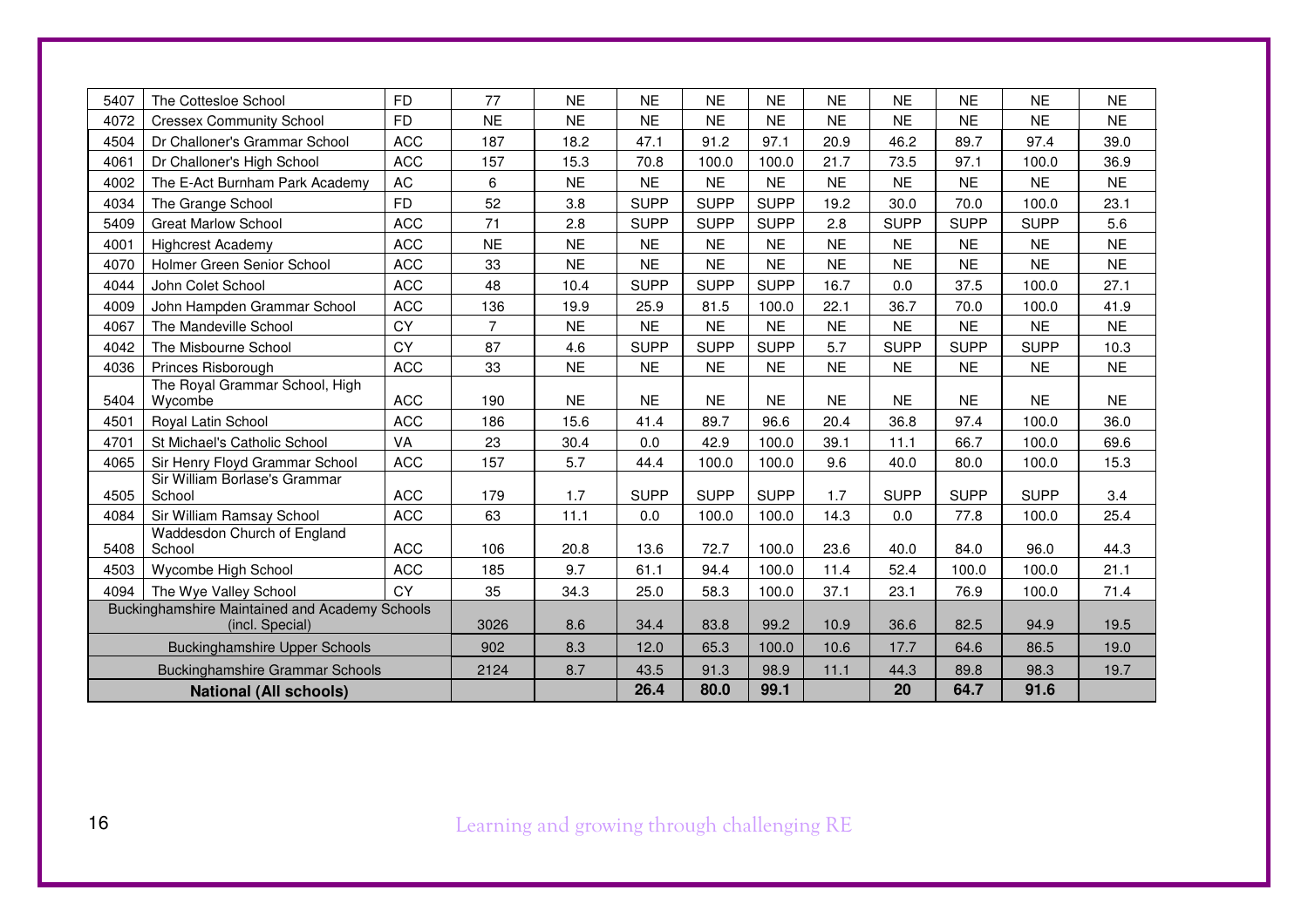## Appendix 2 – SACRE Development Day and discussions on the direction of RE and SACRE

#### **We are at a water-shed in RE. Are we well placed to move into the future?**

#### **Ofsted Report: Religious Education, realising the potential 2013**

Part A of this report discusses eight major areas of concern:

- 1. low standards
- 2. weak teaching
- 3. problems in developing a curriculum for RE
- 4. confusion about the purpose of RE
- 5. weak leadership and management
- 6. weaknesses in examination provision at Key Stage 4
- 7. gaps in training
- 8. the impact of recent changes in education policy

#### Key findings:

- Weaknesses in provision for RE meant that too many pupils were leaving school with low levels of subject knowledge and understanding.
- Achievement and teaching in RE in the 90 primary schools visited were less than good in six in 10 schools.
- Achievement and teaching in RE in the 91 secondary schools visited were only good or better in just under half of the schools. The picture was stronger at Key Stage 4 and in the sixth form than at Key Stage 3.
- Most of the GCSE teaching seen failed to secure the core aim of the examination specifications: that is, to enable pupils 'to adopt an enquiring, critical and reflective approach to the study of religion'.
- The provision made for GCSE in the majority of the secondary schools surveyed failed to provide enough curriculum time for pupils to extend and deepen their learning sufficiently.
- The teaching of RE in primary schools was not good enough because of weaknesses in teachers' understanding of the subject, a lack of emphasis on subject knowledge, poor and fragmented curriculum planning, very weak assessment, ineffective monitoring and teachers' limited access to effective training.
- The way in which RE was provided in many of the primary schools visited had the effect of isolating the subject from the rest of the curriculum. It led to low-level learning and missed opportunities to support pupils' learning more widely, for example, in literacy.
- The quality of teaching in the secondary schools visited was rarely outstanding and was less than good in around half of the lessons seen. Common weaknesses included: insufficient focus on subject knowledge; an over-emphasis on a limited range of teaching strategies that focused simply on preparing pupils for assessments or examinations; insufficient opportunity for pupils to reflect and work independently; and over-structured and bureaucratic lesson planning with a limited focus on promoting effective learning.
- Although the proportion of pupils taking GCSE and GCE examinations in RE remains high, in 2011 nearly 250 schools and academies did not enter any pupils for an accredited qualification in GCSE.
- Around half of the secondary schools visited in 2011 and 2012 had changed, or were planning to change, their curriculum provision for RE in response to changes in education policy. The impact of these changes varied but it was rarely being monitored carefully.
- Assessment in RE remained a major weakness in the schools visited. It was inadequate in a fifth of the secondary schools and a third of the primary schools. Many teachers were confused about how to judge how well pupils were doing in RE.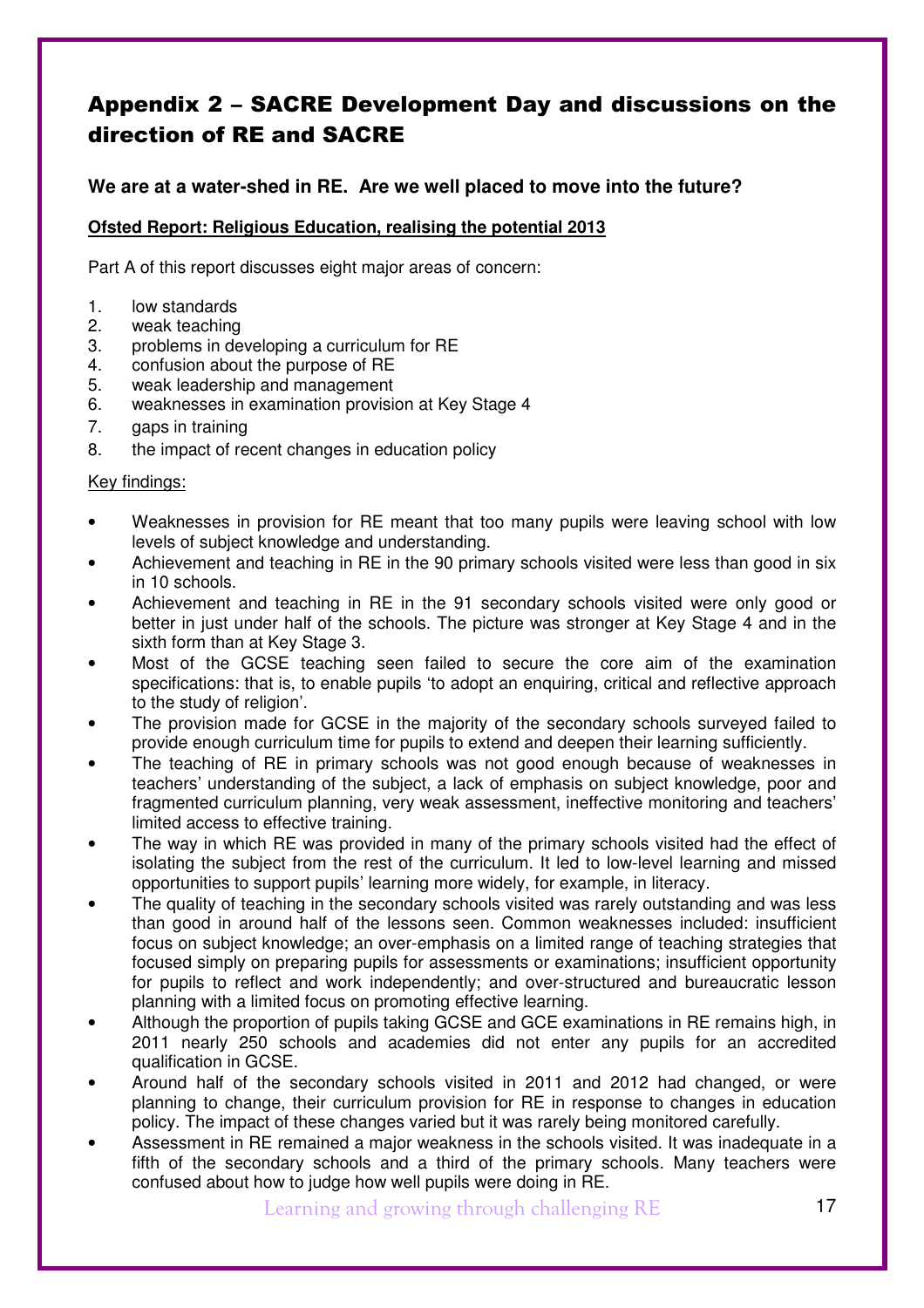- Access to high-quality RE training for teachers was poor. Training had a positive impact on improving provision in only a third of the schools visited; its impact was poor in a further third. Many of the schools surveyed said that support from their local authority and SACRE had diminished.
- Leadership and management of RE were good or better in half the schools visited; however, weaknesses were widespread in monitoring provision for RE and in planning to tackle the areas identified for improvement.
- The effectiveness of the current statutory arrangements for RE varies considerably. Recent changes in education policy are having a negative impact on the provision for RE in some schools and on the capacity of local authorities and SACREs to carry out their statutory responsibilities to monitor and support it.

## Recommendations:

#### The Department for Education (DfE) should**:**

- review the current statutory arrangements for RE in relation to the principle of local determination to ensure these keep pace with wider changes in education policy, and revise or strengthen these arrangements as appropriate
- ensure that the provision for religious education is monitored more closely, particularly in secondary schools.

#### The DfE should work in partnership with the professional associations for RE to:

- clarify the aims and purposes of RE and explore how these might be translated into highquality planning, teaching and assessment
- improve and coordinate the provision for training in RE, both nationally and locally.

#### Local authorities, in partnership with SACREs and agreed syllabus conferences, should:

- ensure that sufficient resources are available for SACREs and agreed syllabus conferences to carry out their statutory functions with regard to RE and provide schools with high-quality guidance and support
- review their expectations about arrangements for RE, particularly at Key Stage 4, to ensure that schools have sufficient flexibility to match their provision more effectively to pupils' needs
- work in partnership with local schools and academies to build supportive networks to share best practice.

#### **(How are we doing in Bucks? What more can we do?)**

#### All schools should:

- ensure that learning in RE has a stronger focus on deepening pupils' understanding of the nature, diversity and impact of religion and belief in the contemporary world
- improve lesson planning so that teaching has a clear and straightforward focus on what pupils need to learn and engages their interest.

#### **(Does SACRE have a role here? If so, what and how?)**

#### Primary schools should:

• raise the status of RE in the curriculum and strengthen the quality of subject leadership by improving the arrangements for developing teachers' subject expertise, sharing good practice, and monitoring the quality of the curriculum and teaching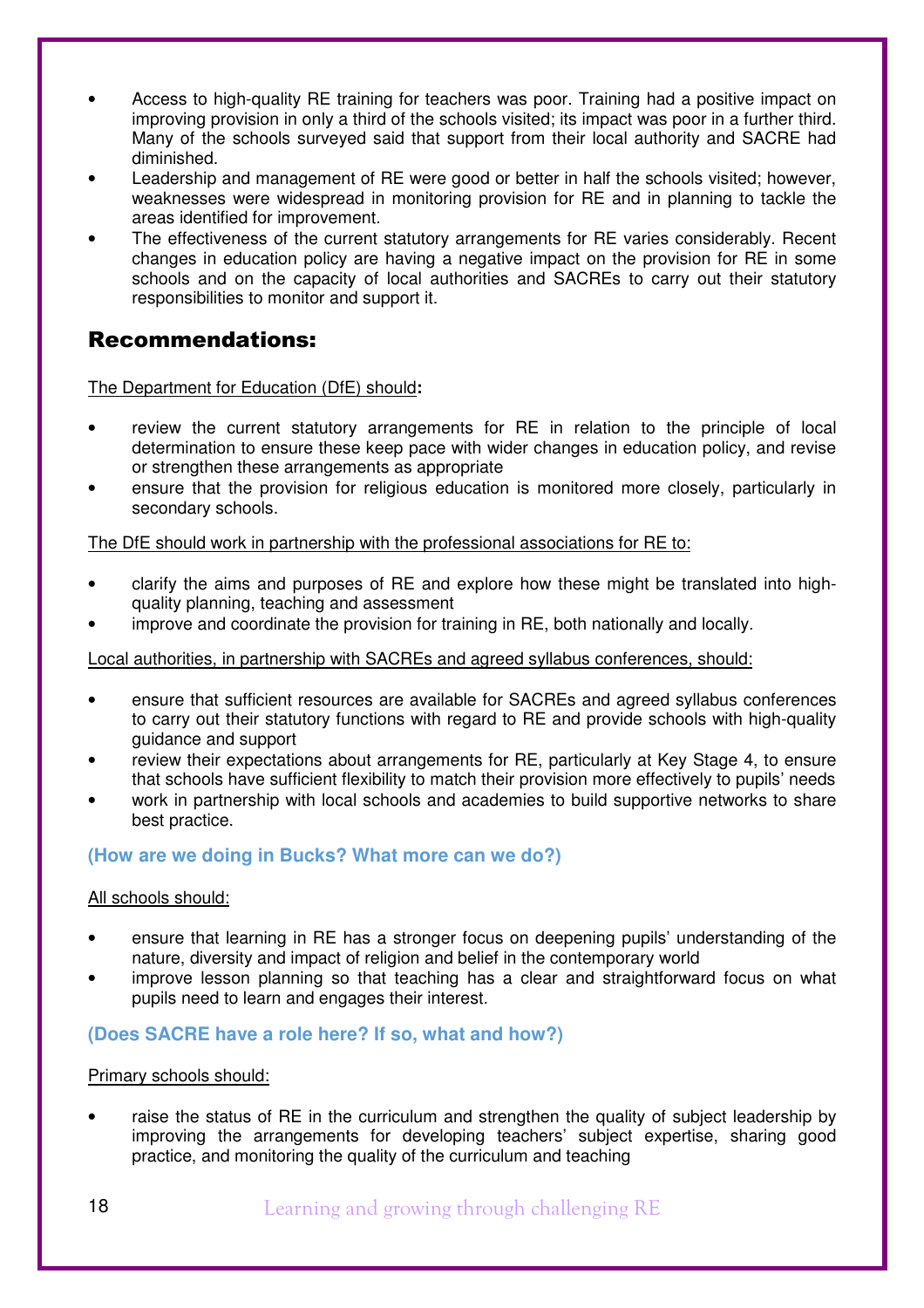• improve the quality of teaching and the curriculum to increase opportunities for pupils to work independently, make links with other subjects and tackle more challenging tasks

#### **(Does SACRE have a role here? If so, what and how?)**

Secondary schools should:

- ensure that the teaching of RE at GCSE level secures good opportunities for pupils to discuss and reflect on their learning, and extend and deepen their knowledge and understanding of religion and belief
- ensure that the overall curriculum provision for RE is challenging and has greater coherence and continuity
- improve their monitoring of RE to ensure that any changes in provision are carefully evaluated

#### **(Does SACRE have a role here? If so, what and how?)**

#### And to develop good practice in enquiry:

Despite these and many other examples of effective practice, teachers need further support to translate the principles of good enquiry into curriculum planning, teaching and assessment. In particular, guidance is needed on:

- a clear rationale for the place of enquiry in  $RE -$  for example, how the principle of asking open-ended critical questions about religion is balanced with the need to respect differences of opinion and lifestyle
- breadth and balance in selecting enquiries, based on a clear, shared understanding of the rationale for RE
- an appropriate repertoire of approaches to learning that match different types of enquiry, for example:
	- $\triangleright$  using experiential and creative activities where pupils need to develop their insight into the 'experience' of religion
	- using reasoned argument and debate when pupils are exploring controversial issues
	- $\triangleright$  using investigative and interpretative skills when pupils need to gather, analyse and present information
	- $\triangleright$  how to sequence enquiries to make sure pupils build effectively on prior learning and can see the relevance of their investigations
	- $\triangleright$  how the process of enquiry can be built into the way pupils' progress in RE is defined and assessed.

#### **(How can SACRE support this?)**

#### REC Review Oct 2013

- 1. support improvement by developing more effective and coherent mechanisms to monitor and evaluate the effectiveness of RE
- 2. pursue with policy makers the challenges around the existing 'settlement' for RE; (ie for us looking at how we liaise and engage with the LA to show what RE and CW offer schools and communities)
- 3. promote coherence and progression between 4-14 programmes of study and 14-19 public examinations;
- 4. ensure that there are more robust arrangements for training and supporting teachers of RE; (cpd; networks; social media)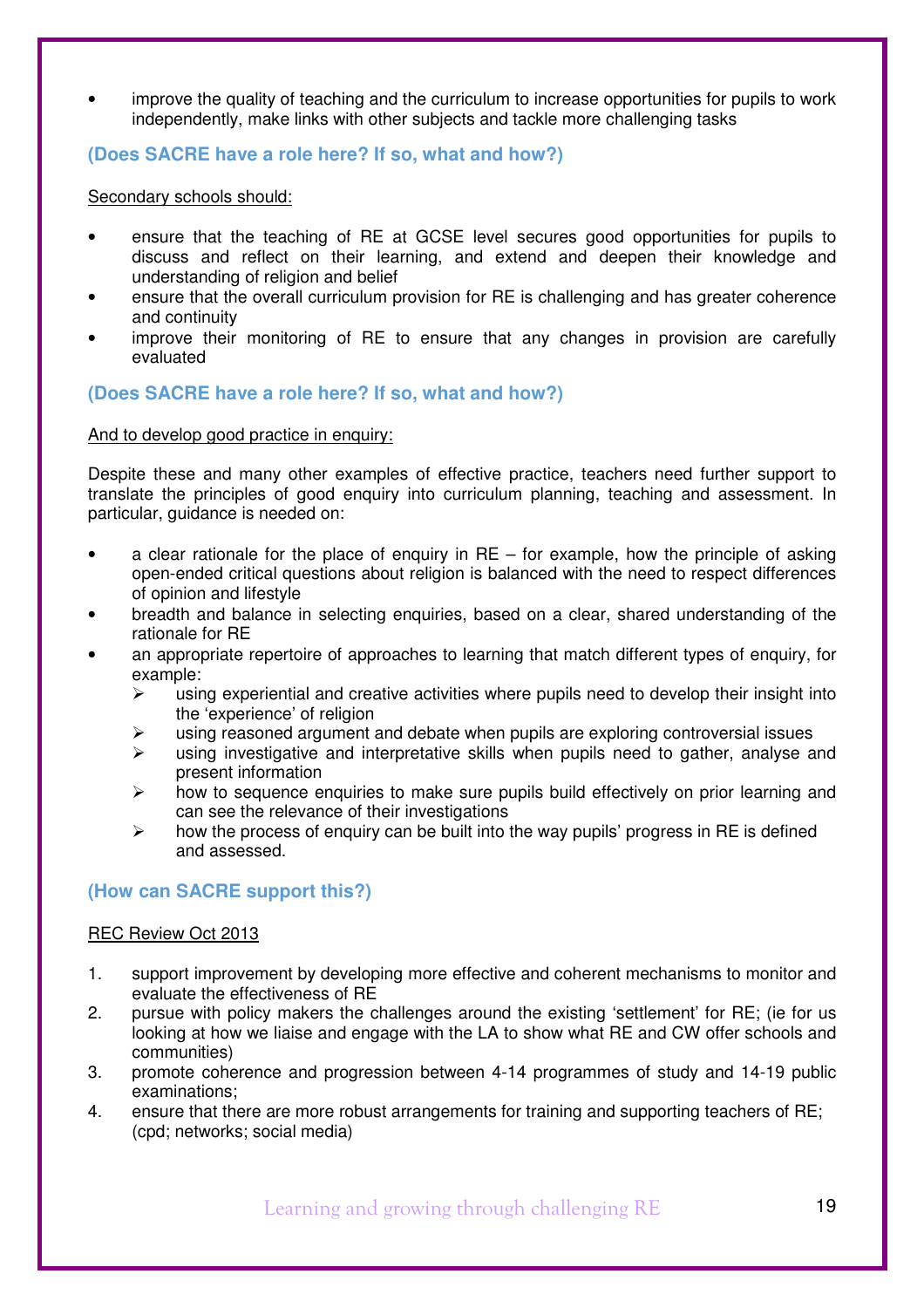- 5. develop new structures and networks within and across the RE community so that its expertise is co-ordinated and utilised more effectively in the interests of improving the subject; links with faith communities, Oxford, NASACRE and other SACREs, National Association of Teachers of RE (NATRE), Academies and Academy Trusts
- 6. develop new assessment arrangements for RE. (agreed syllabus progression how do we make sure this is effective in schools?)

**Can we identify any common threads and issues for us as a SACRE running through all this?** 

#### Questions for Bucks SACRE. (Taken into the Development Day)

- 1. What do we do well to support and monitor schools?
- 2. What do we do well in terms of working in partnership with partners (the LA, schools, communities, parents, pupils)?
- 3. How well do we know our schools?
- 4. What do we need to do to support our schools more effectively?
- 5. How can we work with partners more effectively?
- 6. What good practice nationally can we learn from? (RE Quality Mark? Young Ambassadors? Youth SACREs? NASACRE? NATRE?)

And the BIG question:

7. How good is RE in Bucks and what do we need to do to make it better?

## Notes from discussion on the Development Day

#### How well do we know our schools?

Not well enough

#### What do we do well to support and monitor schools?

- Asking schools to share visit and visitor experiences
- Website?
- Newsletter
- Inset training
- 2 x training days per year for RE
- Hold 6 meetings a year  $-3$  in schools and 3 in faith communities
- Ask quite challenging questions

#### What do we need to do to support our schools more effectively?

- Raise profile of RE Council
- Create an award (similar to Swan Award and RE Quality Mark). Local Award will be better and less expensive for schools
- Buddy system SACRE act as broker for RE buddies school to school
- Raise profile of SACRE
- Offer support to schools
- Raise profile of SACRE within the County Council
- Look at having a Youth SACRE (see Warwickshire SACRE)
- Could do a day visit for teachers and SACRE members to visit 4 faith venues (see Wokingham SACRE)
- After visit to school venue could arrange a follow up meeting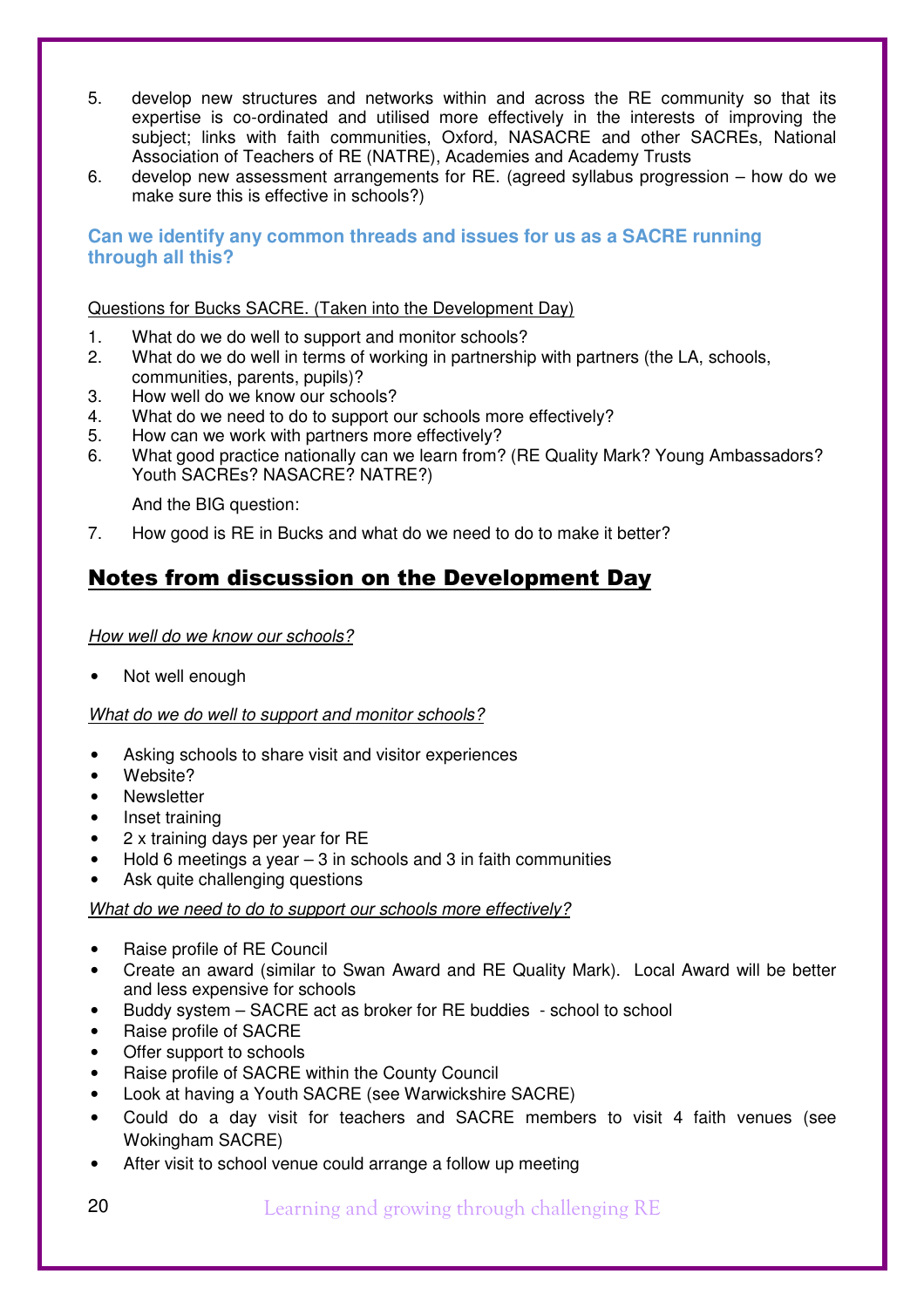#### What do we do well in terms of working with partners?

• Twilight sessions: RE and Community links (Governors, schools and faith groups)

#### Who are our partners and who can we work with?

- Culham St Gabriel
- Universities
- **RE Alliance**
- **Local Authority**
- NATRE
- Interfaith groups
- Faith Communities
- **BLT**
- **Students**
- Governors
- Headteachers
- Oxford Diocese
- **Other SACREs**
- Hubs (could form our own ie. Bucks, Berks, Oxon, Milton Keynes, Oxford Brookes & Farmington)

#### How can we work with partners more effectively?

- Form a Hub
- Use social media ie. Twitter and Facebook

#### What are our aims?

- Help maintain good quality RE in our schools
- Contribute to a meaningful and visionary approach to education
- To promote effective, meaningful and inclusive Collective Worship in our schools
- Develop relationships with all groups who share our concerns and vision
- That all children in Bucks are enriched by opportunities for quality RE and meaningful CW in the context of a broad and balanced education
- Pupils can talk about and explore Big Questions
- Enable mutual understanding and respect
- Challenge learning

#### What is our vision?

Local Collective Worship and RE that are:

Spiritually enriching

**A**ffirming

 $C$ hallenging

**Respecting** 

**E**ducational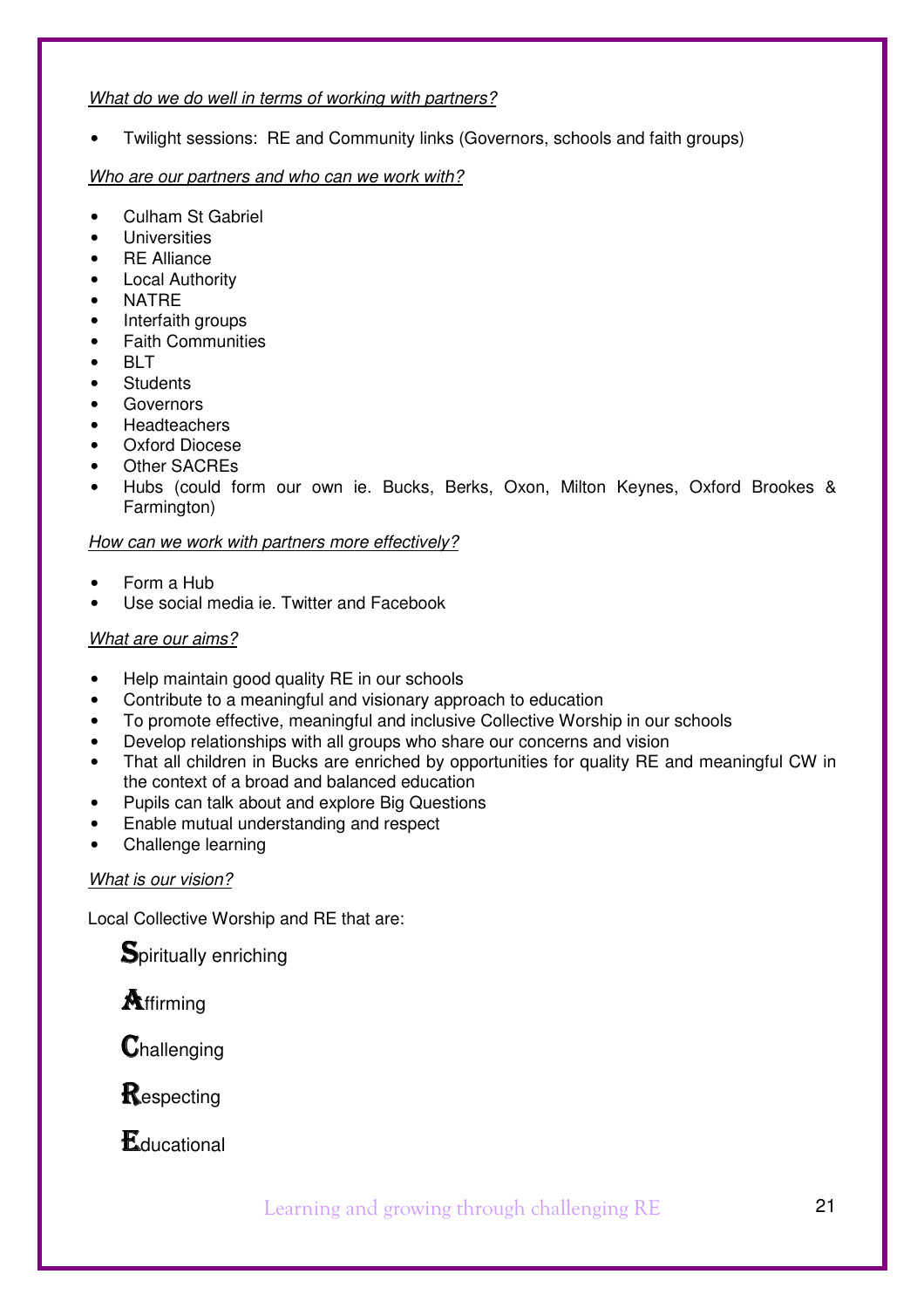## Appendix 3 - SACRE Membership and attendance (September 2013 – July 2014)

In accordance with statute, the Buckinghamshire Standing Advisory Council on Religious Education is composed of four groups:

| Group                      | <b>Name</b>                        | <b>Represents</b>     |  |  |  |
|----------------------------|------------------------------------|-----------------------|--|--|--|
|                            | Mrs Val McFarlane                  | Quaker                |  |  |  |
|                            | Vacancy                            | Roman Catholic        |  |  |  |
|                            | Mrs Frankie Fisher                 | <b>Methodist</b>      |  |  |  |
| A                          | Nr R Kenrick Jones                 | <b>Baptist</b>        |  |  |  |
| <b>Other Denominations</b> | Mrs Sushma Sahajpal                | Hindu                 |  |  |  |
| and Faiths                 | Mr Zahid Jawed                     | Muslim                |  |  |  |
|                            | Mr Barry Shine                     | Jewish                |  |  |  |
|                            | Vacancy                            | <b>Sikh</b>           |  |  |  |
|                            | <b>Steve Terry</b>                 | <b>Buddhist</b>       |  |  |  |
|                            | Other faiths yet to be represented | Pentecostal           |  |  |  |
|                            | Ms Jo Fageant                      | Church of England     |  |  |  |
| B                          | Mr Nick Waldron (left Feb14)       | Church of England     |  |  |  |
|                            | Mr Jonny Walker (wef Feb14)        | Church of England     |  |  |  |
| The Church of              | Rev'd Tim Harper (wef May14)       | Church of England     |  |  |  |
| <b>England</b>             | Mr Toby Long (wef May14)           | Church of England     |  |  |  |
|                            | Ms Sue Bowen                       | <b>NUT</b>            |  |  |  |
| $\mathbf C$                | Mrs Margaret Dean                  | <b>ATL</b>            |  |  |  |
| <b>Teacher</b>             | Vacancy                            | <b>NASUWT</b>         |  |  |  |
| representatives            | Mrs Olwyn Davison-Oakley           | <b>NAHT</b>           |  |  |  |
|                            | Mr Mark Mayne                      | <b>ASCL</b>           |  |  |  |
|                            | Mrs Marion Clayton                 | <b>County Council</b> |  |  |  |
| D                          | <b>Cllr David Watson</b>           | <b>County Council</b> |  |  |  |
| <b>The Local Authority</b> | Cllr Andy Huxley (left Feb14)      | <b>County Council</b> |  |  |  |
|                            | Cllr Darren Hayday (wef Feb14)     | <b>County Council</b> |  |  |  |
|                            | Mrs Ann Beaton                     | Governors             |  |  |  |
| Co-opted                   | Mrs Elaine Lever                   | Humanist              |  |  |  |
| Co-opted                   | Mr Rob Johnston                    | Governors             |  |  |  |
| <b>Deputies</b>            | Ms Suma Din                        | <b>Muslim Deputy</b>  |  |  |  |

**SACRE is advised and supported by Bill Moore, School Improvement Adviser.** 

**The Clerk to SACRE, Allison Holley can be contacted at:** Buckinghamshire Learning Trust, School Improvement Service, Unit 9, The Abbey Centre, Weedon Road, Aylesbury, Bucks, HP19 9NS. Tel: 01296 382146 / Email: aholley@learningtrust.net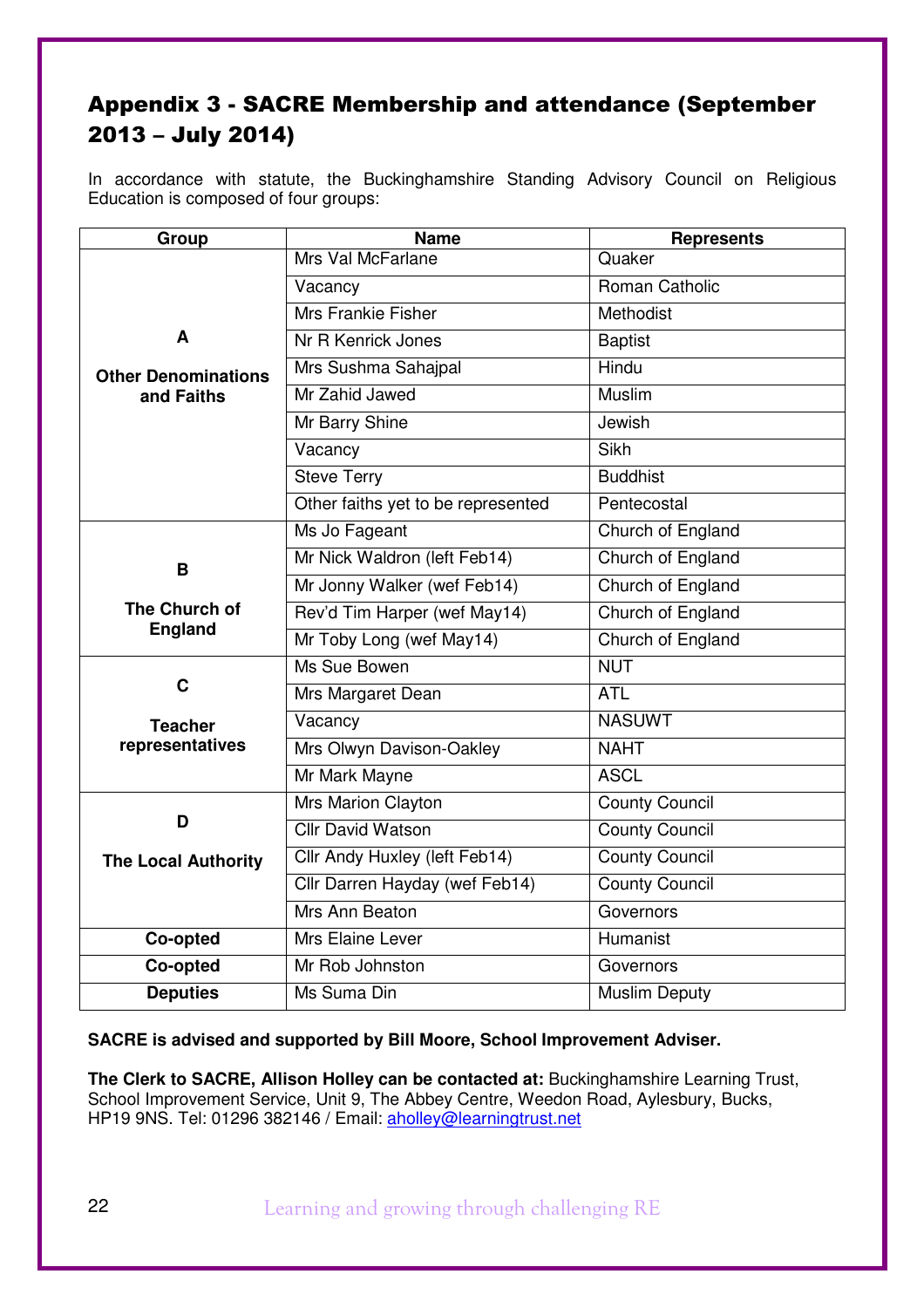| <b>Members</b>        | Group<br>Represented  | 23rd Sept<br>2013       | 28 <sup>th</sup> Nov<br>2013 | $10th$ Feb<br>2014      | $24th$ Mar<br>2014      | $15th$ May<br>2014      | Dev. Day<br>17 Jun<br>2014 | 17 <sup>th</sup> July<br>2014 |
|-----------------------|-----------------------|-------------------------|------------------------------|-------------------------|-------------------------|-------------------------|----------------------------|-------------------------------|
| Val McFarlane, Chair  | Quaker                | $\checkmark$            | $\checkmark$                 | $\checkmark$            | $\blacktriangledown$    | $\checkmark$            | $\checkmark$               | $\overline{X}$                |
| <b>Frankie Fisher</b> | Methodist             | $\sqrt{}$               | $\checkmark$                 | $\sqrt{}$               | $\checkmark$            | $\checkmark$            | $\sqrt{}$                  | $\sqrt{}$                     |
| <b>Kenrick Jones</b>  | <b>Baptist</b>        | $\checkmark$            | $\checkmark$                 | $\checkmark$            | $\overline{X}$          | $\overline{X}$          | $\checkmark$               | $\overline{X}$                |
| Sushma Sahajpal       | Hindu                 | $\sqrt{}$               | $\overline{\mathsf{X}}$      | $\checkmark$            | $\overline{\checkmark}$ | $\overline{\mathsf{x}}$ | $\checkmark$               | $\checkmark$                  |
| Zahid Jawed           | <b>Muslim</b>         | $\overline{X}$          | $\overline{\checkmark}$      | $\overline{\mathsf{x}}$ | $\overline{\mathsf{x}}$ | $\overline{X}$          | $\overline{X}$             | $\sqrt{}$                     |
| Suma Din              | <b>Muslim Deputy</b>  | $\overline{X}$          | $\overline{\mathsf{x}}$      | $\overline{X}$          | $\overline{X}$          | $\overline{\mathsf{x}}$ | $\overline{SD}$            | $\overline{X}$                |
| <b>Barry Shine</b>    | Jewish                | $\overline{X}$          | $\overline{\mathsf{X}}$      | $\overline{\mathsf{x}}$ | $\checkmark$            | $\overline{\mathsf{x}}$ | $\checkmark$               | ✓                             |
| <b>Steve Terry</b>    | <b>Buddhist</b>       | $\overline{X}$          | $\overline{X}$               | X                       | X                       | $\overline{X}$          | $\overline{X}$             | $\overline{X}$                |
| Jo Fageant            | Church of England     | $\checkmark$            | $\checkmark$                 | $\checkmark$            | $\overline{\checkmark}$ | $\checkmark$            | $\overline{\mathsf{x}}$    | $\overline{X}$                |
| Nick Waldron          | Church of England     | X                       | $\checkmark$                 | $\overline{X}$          |                         |                         |                            |                               |
| Jonny Walker          | Church of England     |                         |                              | $\checkmark$            | $\checkmark$            | $\overline{\checkmark}$ | $\sqrt{}$                  | $\checkmark$                  |
| Rev'd Tim Harper      | Church of England     |                         |                              |                         |                         | $\checkmark$            | X                          | $\overline{\mathsf{x}}$       |
| <b>Toby Long</b>      | Church of England     |                         |                              |                         |                         | $\checkmark$            | $\overline{X}$             | $\overline{X}$                |
| <b>Margaret Dean</b>  | <b>ATL</b>            | $\checkmark$            | $\overline{X}$               | $\checkmark$            | $\checkmark$            | $\checkmark$            | $\overline{X}$             | $\checkmark$                  |
| Olwyn Davison-Oakley  | <b>NAHT</b>           | $\overline{X}$          | $\overline{\mathsf{X}}$      | $\checkmark$            | $\checkmark$            | $\overline{\mathsf{x}}$ | $\sqrt{}$                  | $\overline{\mathsf{x}}$       |
| Sue Bowen             | <b>NUT</b>            | $\overline{\checkmark}$ | $\sqrt{}$                    | $\overline{\checkmark}$ | $\checkmark$            | $\overline{\checkmark}$ | $\checkmark$               | $\overline{\checkmark}$       |
| Mark Mayne            | <b>ASCL</b>           | X                       | $\overline{X}$               | $\overline{\mathsf{x}}$ | $\overline{X}$          |                         |                            |                               |
| Marion Clayton        | <b>County Council</b> | $\checkmark$            | $\checkmark$                 | $\overline{X}$          | $\overline{\checkmark}$ | $\checkmark$            | $\sqrt{}$                  | $\checkmark$                  |
| David Watson          | <b>County Council</b> | $\overline{X}$          | $\overline{X}$               | $\overline{X}$          | $\checkmark$            | $\checkmark$            | $\overline{X}$             | $\blacktriangledown$          |
| <b>Andy Huxley</b>    | <b>County Council</b> |                         | $\overline{\mathsf{X}}$      |                         |                         |                         |                            |                               |
| Darren Hayday         | <b>County Council</b> |                         |                              | $\sf X$                 | $\checkmark$            | X                       | $\mathsf{X}$               | $\mathsf{X}$                  |
| Ann Beaton            | Governors             |                         | $\sqrt{}$                    | $\checkmark$            | $\checkmark$            | $\checkmark$            | $\checkmark$               | $\checkmark$                  |
| Elaine Lever          | Co-opted              | X                       | $\checkmark$                 | $\checkmark$            | $\checkmark$            | $\checkmark$            | $\checkmark$               | $\checkmark$                  |
| Rob Johnston          | Co-opted              |                         | $\checkmark$                 | $\overline{\mathsf{x}}$ | $\overline{X}$          | $\overline{\mathsf{x}}$ |                            |                               |
| <b>Bill Moore</b>     | Adviser               | $\sqrt{}$               | $\sqrt{}$                    | $\checkmark$            | $\overline{\checkmark}$ | $\checkmark$            | $\sqrt{}$                  | ✓                             |
| <b>Allison Holley</b> | <b>Clerk</b>          | ✓                       | $\checkmark$                 | $\overline{\checkmark}$ | $\checkmark$            | $\checkmark$            | $\checkmark$               | $\checkmark$                  |

 $\checkmark$  = Attended  $X$  = Absent SD Standing Deputy